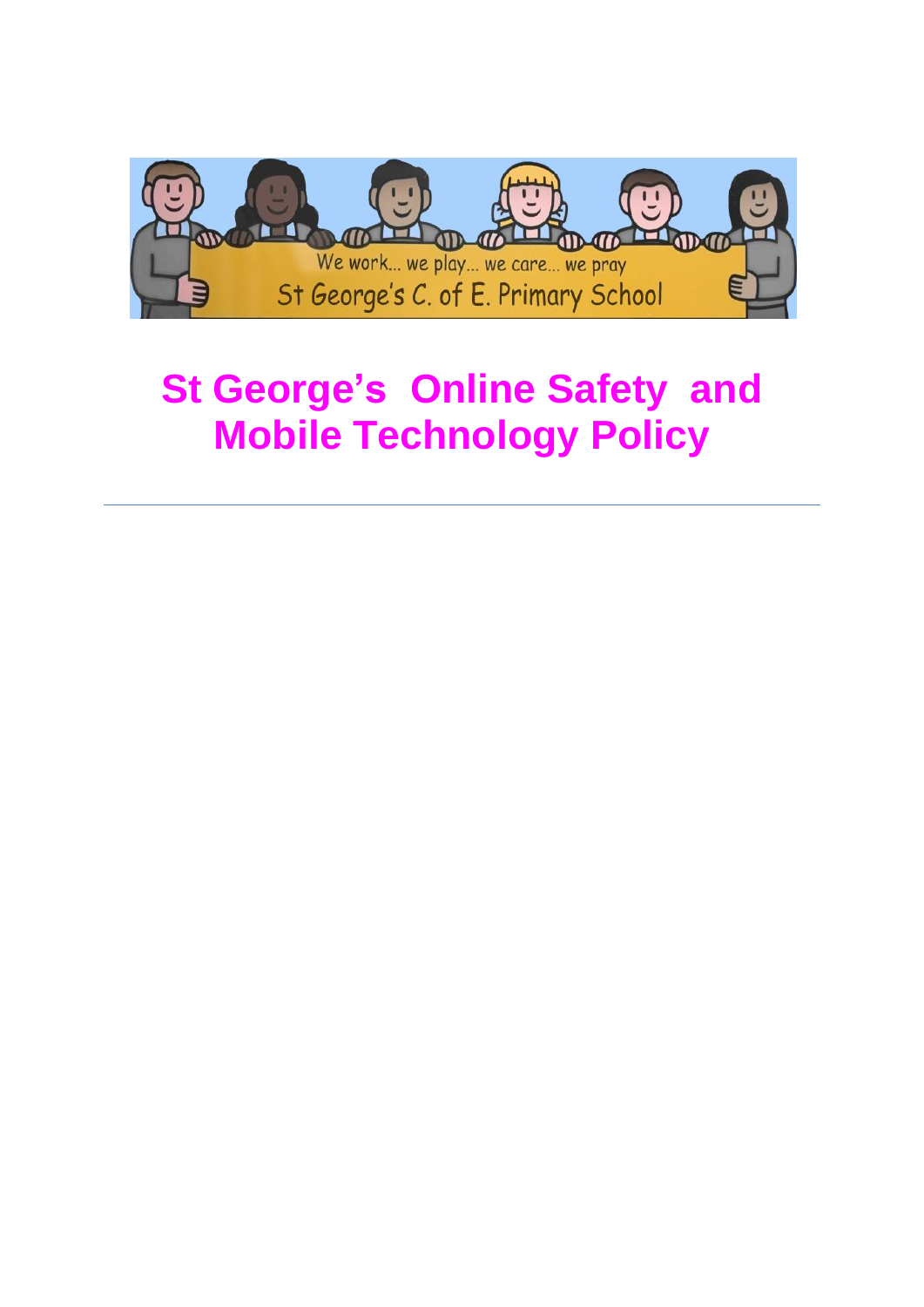### **Contents**

| Appendix 2 – Staff, Volunteer, Community User AUP28 |  |
|-----------------------------------------------------|--|
|                                                     |  |
|                                                     |  |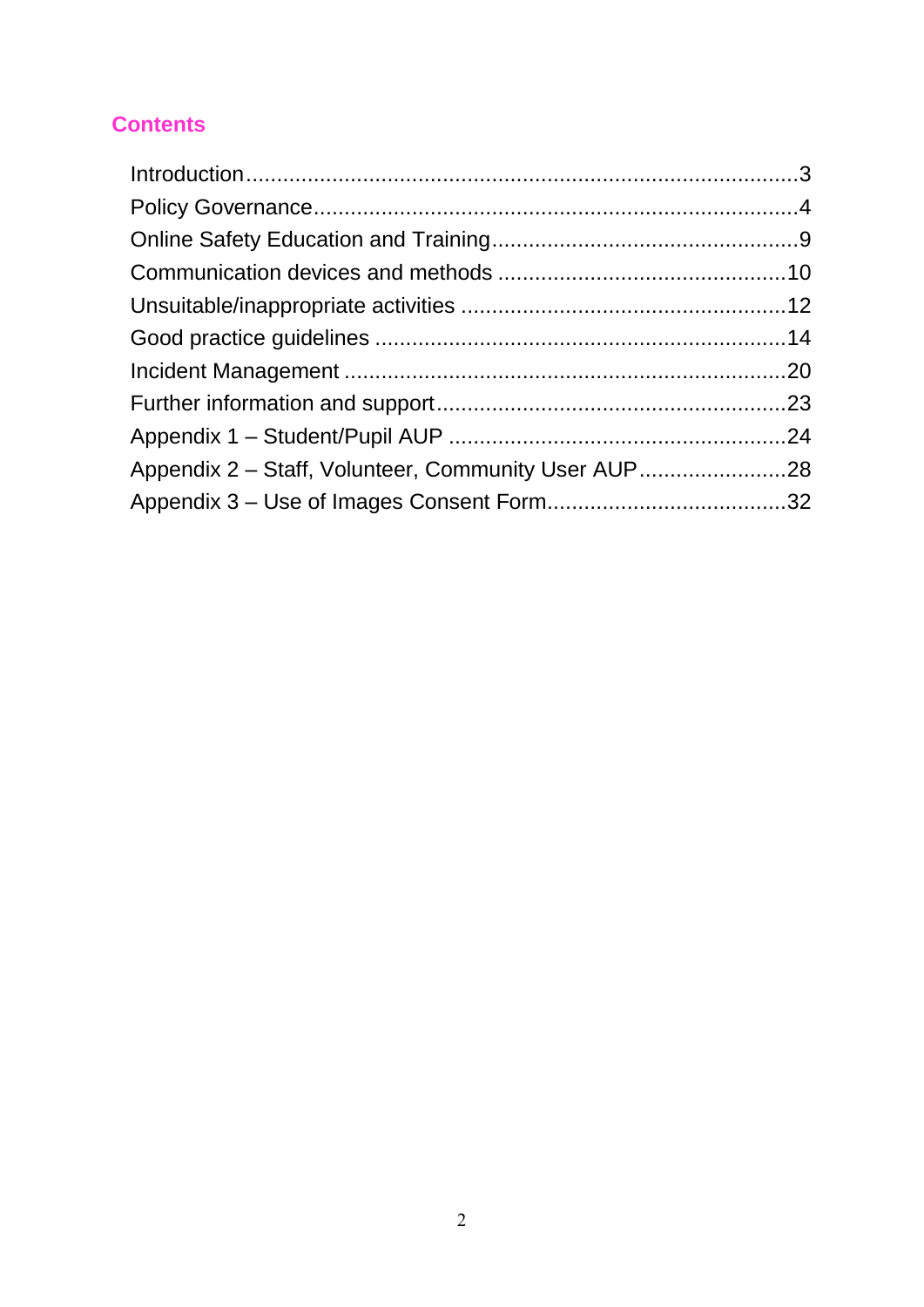### <span id="page-2-0"></span>**Introduction**

The School Online Safety Policy applies to all members of the school community (including staff, students/pupils, volunteers, parents/carers, visitors, community users) who have access to and are users of school ICT systems and mobile technologies, both in and out of school.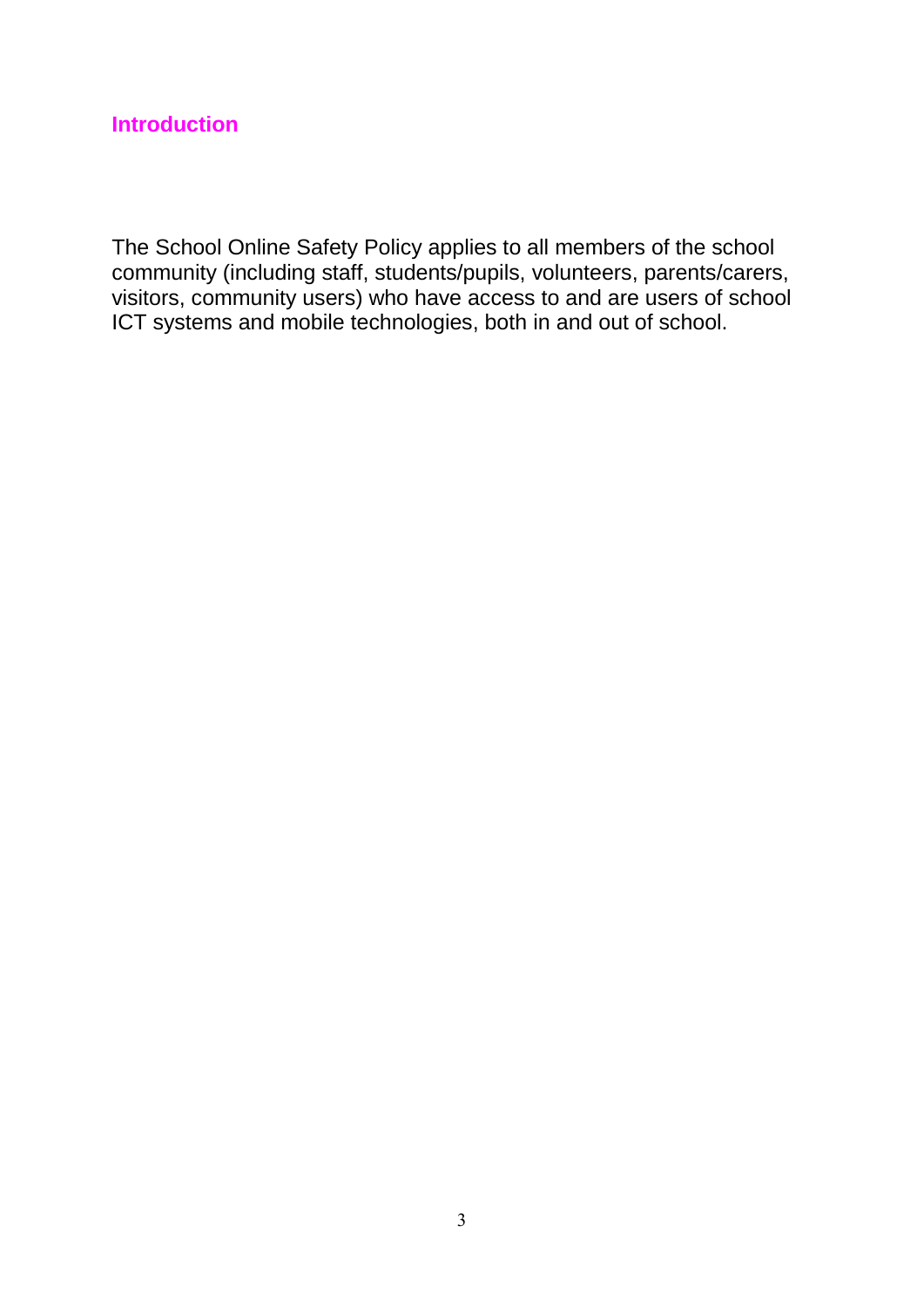# **Online Safety and Mobile Techonology Policy**

### <span id="page-3-0"></span>**Policy Governance**

### Development, Monitoring and Review of this Policy

This Online Safety policy has been developed by a working group / committee made up of:

| <b>Position</b>                                 | Name(s)                                                     |                            |
|-------------------------------------------------|-------------------------------------------------------------|----------------------------|
| <b>School Online</b><br>Safety<br>Coordinator / | Rebecca Mortin                                              |                            |
| <b>Officer</b>                                  |                                                             |                            |
| <b>Executive Head</b>                           | Jane Tyers                                                  |                            |
| Teacher                                         |                                                             |                            |
| <b>Teachers</b>                                 | Ms E McLearnon<br>Ms K Reid<br>Mrs J Thomas                 |                            |
|                                                 | Mrs R. Mortin                                               |                            |
|                                                 | Mrs M. Petticrew<br>Ms N Newby                              |                            |
|                                                 | Mr S. Thorton                                               |                            |
|                                                 | Ms K. Morse                                                 |                            |
|                                                 | Ms H. Moore                                                 |                            |
|                                                 | Mr K Roberts                                                |                            |
|                                                 | Mrs V Hutchinson                                            |                            |
| <b>Support Staff</b>                            | Mrs T Kehoe                                                 |                            |
|                                                 | Mrs L Hartley<br>Ms S Downey                                |                            |
|                                                 | Ms K Grainger                                               |                            |
|                                                 | Ms M Deepak                                                 |                            |
|                                                 | Ms C Midgely                                                |                            |
|                                                 | Ms G Horsfall                                               |                            |
|                                                 | Mrs P Jones<br>Ms C Smith                                   |                            |
|                                                 | Ms C Barker                                                 |                            |
|                                                 | Ms M Toole                                                  |                            |
|                                                 | Ms J Grainger                                               |                            |
|                                                 | Ms F. Ali Begum                                             |                            |
|                                                 | Ms Sarah Lowe                                               |                            |
|                                                 | Ms Lorraine Mosey<br>Mr R Hutson                            |                            |
| <b>ICT Tech staff</b>                           | <b>RM</b>                                                   |                            |
| Governors                                       |                                                             | <b>Foundation Governor</b> |
|                                                 | Mrs R Platt (Chair)<br>Mrs J Tyers (Executive Head Teacher) | Staffing                   |
|                                                 | Rev. D Burton                                               | Foundation                 |
|                                                 | Mrs E McLearnon (Deputy Head)                               | Staffing                   |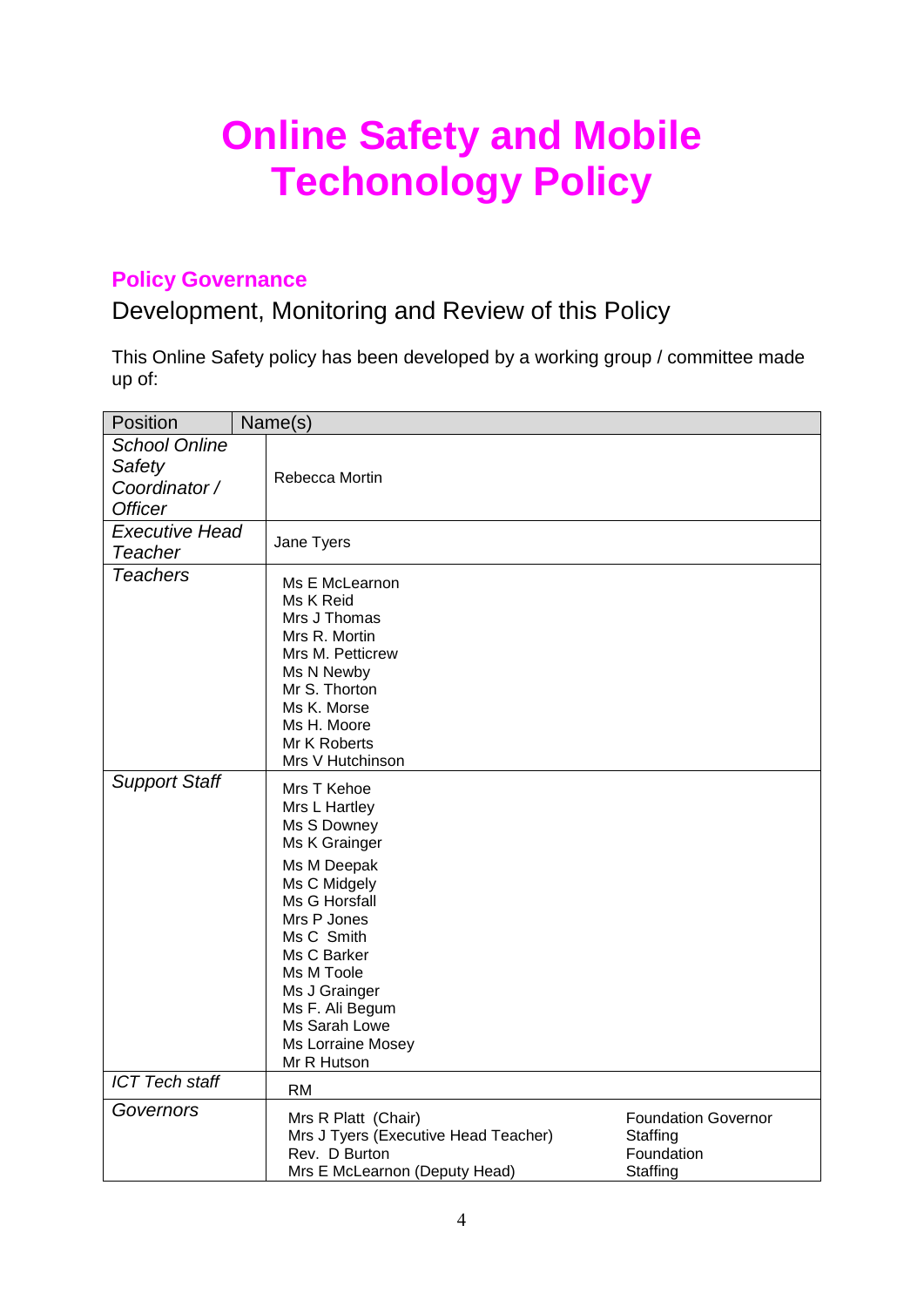| Ms K Grainger (HLTA) | Staffing |
|----------------------|----------|
| Ms D Young           | Co opted |
| Mr W Nkurunziza      | LA       |
| Ms A Cooke           | Parent   |
| Ms J. Royle          | Parent   |

Consultation with the whole school community has taken place through the following:

| Forum                            | Date (if applicable) |
|----------------------------------|----------------------|
| <b>Staff meetings</b>            |                      |
| School / Student / Pupil Council |                      |
| <b>INSET Day</b>                 |                      |
| <b>Governors meeting</b>         |                      |
|                                  |                      |
| School website / newsletters     |                      |
|                                  |                      |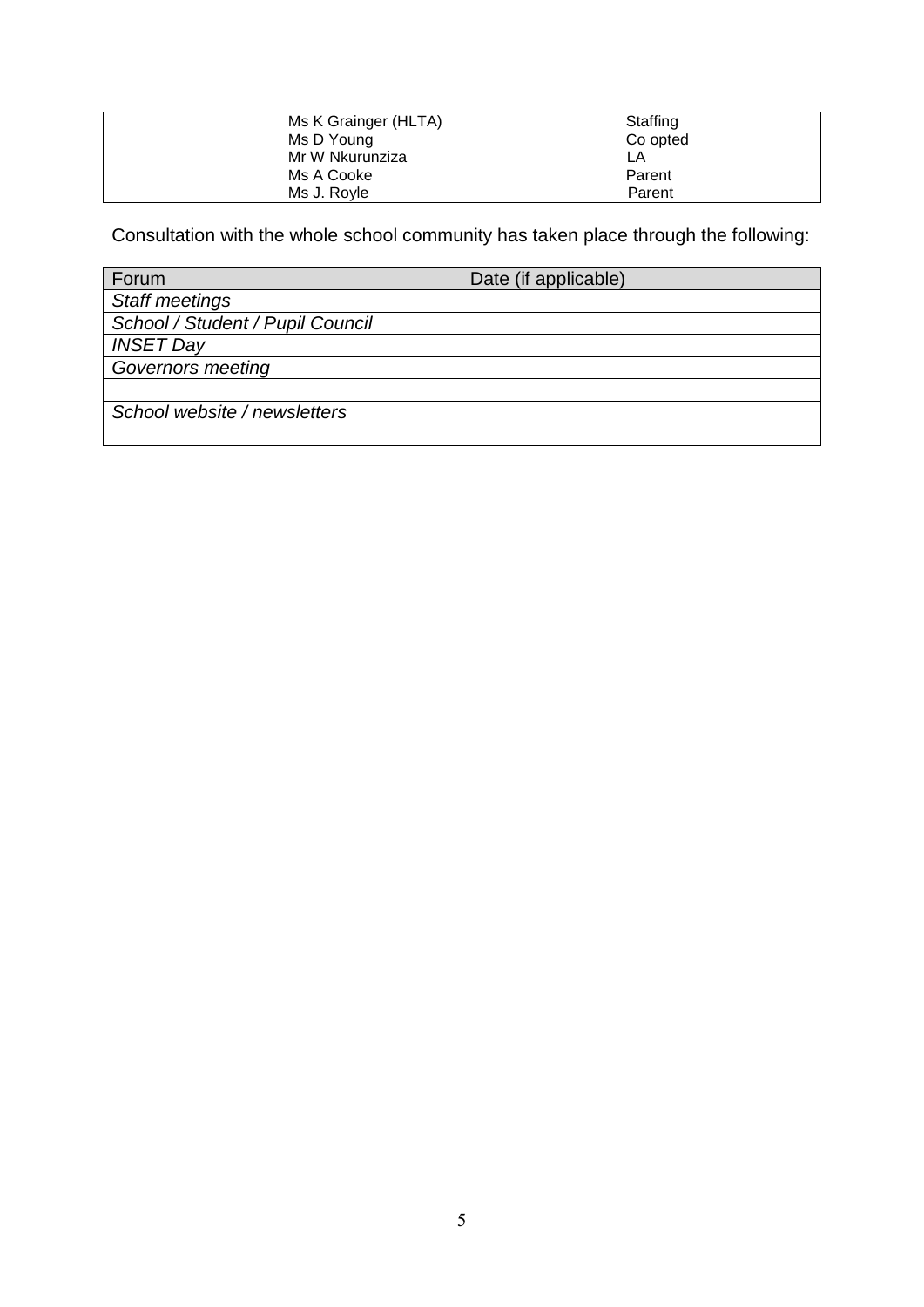### Schedule for Review

| This Online Safety policy was approved by<br>the Health/Safety and Buildings                  | $7th$ October 2017                               |
|-----------------------------------------------------------------------------------------------|--------------------------------------------------|
| Committee on:                                                                                 | to be reviewed October 2019 or when<br>required. |
|                                                                                               |                                                  |
| The implementation of this Online Safety<br>policy will be monitored by:                      |                                                  |
|                                                                                               | <b>Online Safety Coordinator / Health</b>        |
|                                                                                               | and Safety/Buildings Committee                   |
|                                                                                               | Senior Leadership Team                           |
|                                                                                               |                                                  |
| Monitoring will take place at regular                                                         | As required                                      |
| intervals:                                                                                    |                                                  |
|                                                                                               |                                                  |
| The Governing Board will receive a report<br>on the implementation of the Online Safety       | Annually                                         |
| policy generated by the monitoring group                                                      |                                                  |
| at regular intervals:                                                                         |                                                  |
|                                                                                               |                                                  |
| The Online Safety Policy will be reviewed bi<br>annually, or more regularly in the light of   |                                                  |
| any significant new developments in the                                                       |                                                  |
| use of the technologies, new threats to<br>Online Safety or incidents that have taken         | October 2019                                     |
| place. The next anticipated review date will                                                  |                                                  |
| be:                                                                                           |                                                  |
|                                                                                               |                                                  |
| <b>Should serious Online Safety incidents</b><br>take place, the following external persons / | <b>RM School Manager</b>                         |
| agencies should be informed:                                                                  | <b>LA ICT Manager</b>                            |
|                                                                                               | LA Safeguarding Officer                          |
|                                                                                               |                                                  |
|                                                                                               | <b>Police Commissioner's Office</b>              |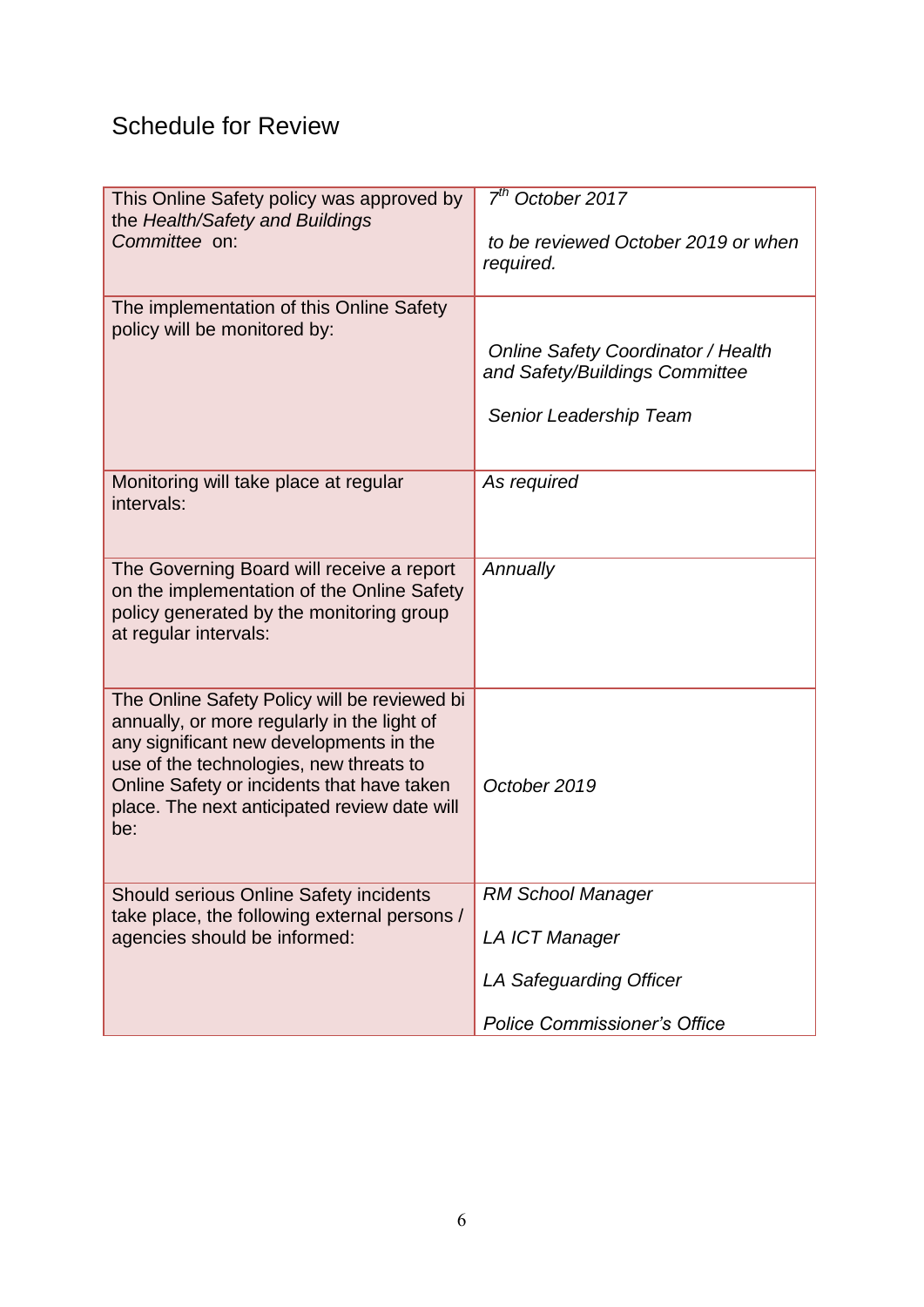### Scope of the Policy

This policy applies to all members of the school community (including staff, students/pupils, volunteers, parents/carers, visitors, community users) who have access to and are users of school ICT systems and mobile technologies, both in and out of school.

### **Roles and Responsibilities**

The following section outlines the roles and responsibilities for Online Safety of individuals and groups within the school

### **Governors:**

 Governors are responsible for the approval of the Online Safety Policy and for reviewing the effectiveness of the policy.

### **Executive Head Teacher and Senior Leaders:**

- The Executive Head Teacher is responsible for ensuring the safety (including Online Safety) of members of the school community
- The Executive Head Teacher and another member of the Senior Leadership Team/Senior Management Team should be aware of the procedures to be followed in the event of a serious Online Safety allegation being made against a member of staff

### **Online Safety Coordinator/Officer:**

- leads the Online Safety committee and/or cross-school initiative on Online **Safety**
- takes day to day responsibility for Online Safety issues and has a leading role in establishing and reviewing the school Online Safety policies/documents
- ensures that all staff are aware of the procedures that need to be followed in the event of an Online Safety incident taking place.
- provides training and advice for staff
- receives reports of Online Safety incidents and creates a log of incidents to inform future Online Safety developments
- reports regularly to Senior Leadership Team

### **Network Manager / Technical staff:**

*The Network Manager and ICT Co-ordinator* is responsible for ensuring:

**•** that the school's ICT infrastructure is secure and is not open to misuse or malicious attack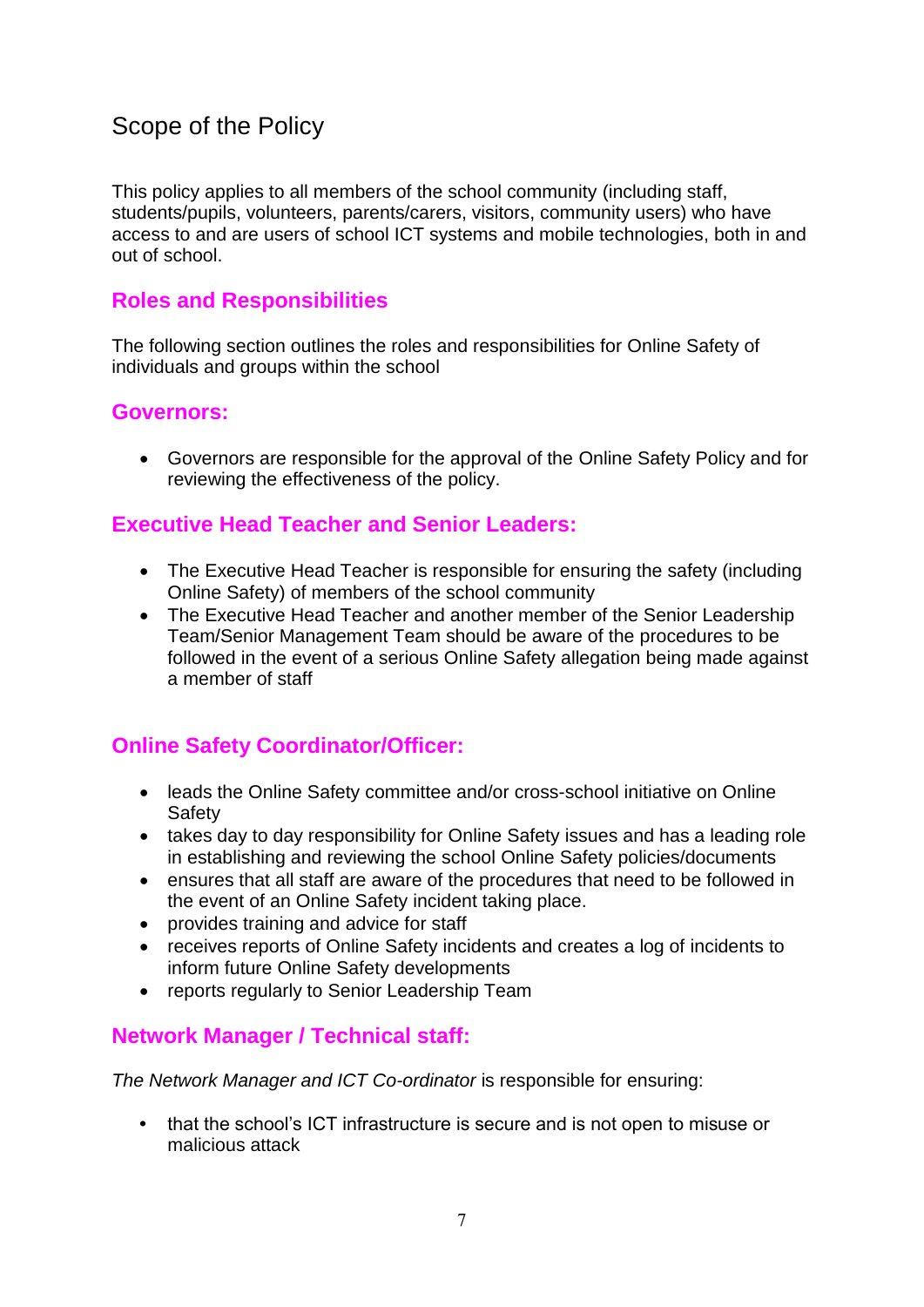- **•** that the school meets the Online Safety technical requirements outlined in the Salford City Council Security Policy and Acceptable Usage Policy and any relevant Local Authority Online Safety Policy and guidance
- **•** that users may only access the school's networks through a properly enforced password protection policy

### **Teaching and Support Staff**

are responsible for ensuring that:

- **•** they have an up to date awareness of Online Safety matters and of the current school Online Safety policy and practices
- **•** they have read, understood and signed the school Staff Acceptable Use Policy/Agreement (AUP)
- **•** they report any suspected misuse or problem to the *ICT co-ordinator and or Teacher* for investigation/action/sanction

Designated person for child protection/Child Protection Officer

should be trained in Online Safety issues and be aware of the potential for serious child Protection issues to arise from:

- **•** sharing of personal data
- **•** access to illegal/inappropriate materials
- **•** inappropriate on-line contact with adults/strangers
- **•** potential or actual incidents of grooming
- **•** cyber-bullying

### **Online Safety Committee**

Members of the Online Safety committee will assist the Online Safety Coordinator/Officer with:

• the production, review and monitoring of the school Online Safety

### **Students/pupils:**

- **•** are responsible for using the school ICT systems and mobile technologies in accordance with the Student / Pupil Acceptable Use Policy, which they will be expected to sign before being given access to school systems (nb. at KS1 it would be expected that parents/carers would sign on behalf of the pupils)
- **•** need to understand the importance of reporting abuse, misuse or access to inappropriate materials and know how to do so

### **Parents/Carers**

The school will take every opportunity to help parents understand these issues through parents' evenings, newsletters, letters, website/Learning Platform and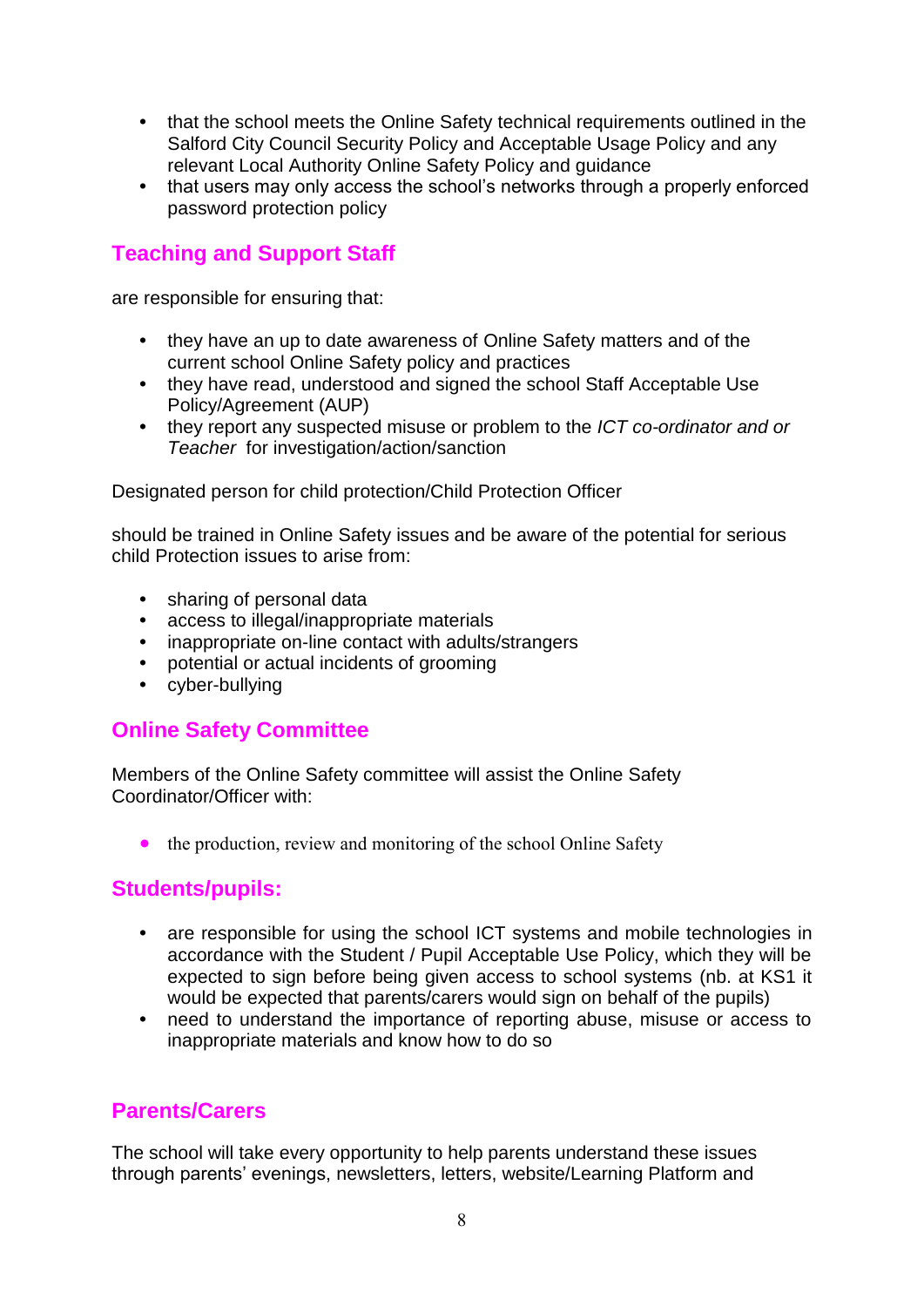information about national/local Online Safety campaigns/literature. Parents and carers will be responsible for:

- **•** endorsing (by signature) the Student/Pupil Acceptable Use Policy
- **•** accessing the school ICT systems or Learning Platform in accordance with the school Acceptable Use Policy.

### **Community Users**

Community Users who access school ICT systems or Learning Platform as part of the Extended School provision will be expected to sign a Community User Acceptable Use Policy (AUP) before being provided with access to school systems.

### <span id="page-8-0"></span>**Online Safety Education and Training**

### **Education – students / pupils**

Online Safety education will be provided in the following ways:

A planned Online Safety programme will be provided as part of ICT/PHSE/other lessons and will be regularly revisited – this will cover both the use of ICT and new technologies in and outside school

- **•** Key Online Safety messages will be reinforced as part of a planned programme of assemblies and tutorial/pastoral activities
- **•** Students/pupils will be taught in all lessons to be critically aware of the materials/content they access on-line and be guided to validate the accuracy of information

### **Education & Training – Staff**

It is essential that all staff receive Online Safety training and understand their responsibilities, as outlined in this policy. Training will be offered as follows:

- **•** *A planned programme of formal Online Safety training will be made available to staff. An audit of the Online Safety training needs of all staff will be carried out regularly. It is expected that some staff will identify Online Safety as a training need within the performance management process.*
- **•** *All new staff will receive Online Safety training as part of their induction programme, ensuring that they fully understand the school Online Safety policy and Acceptable Use Policies*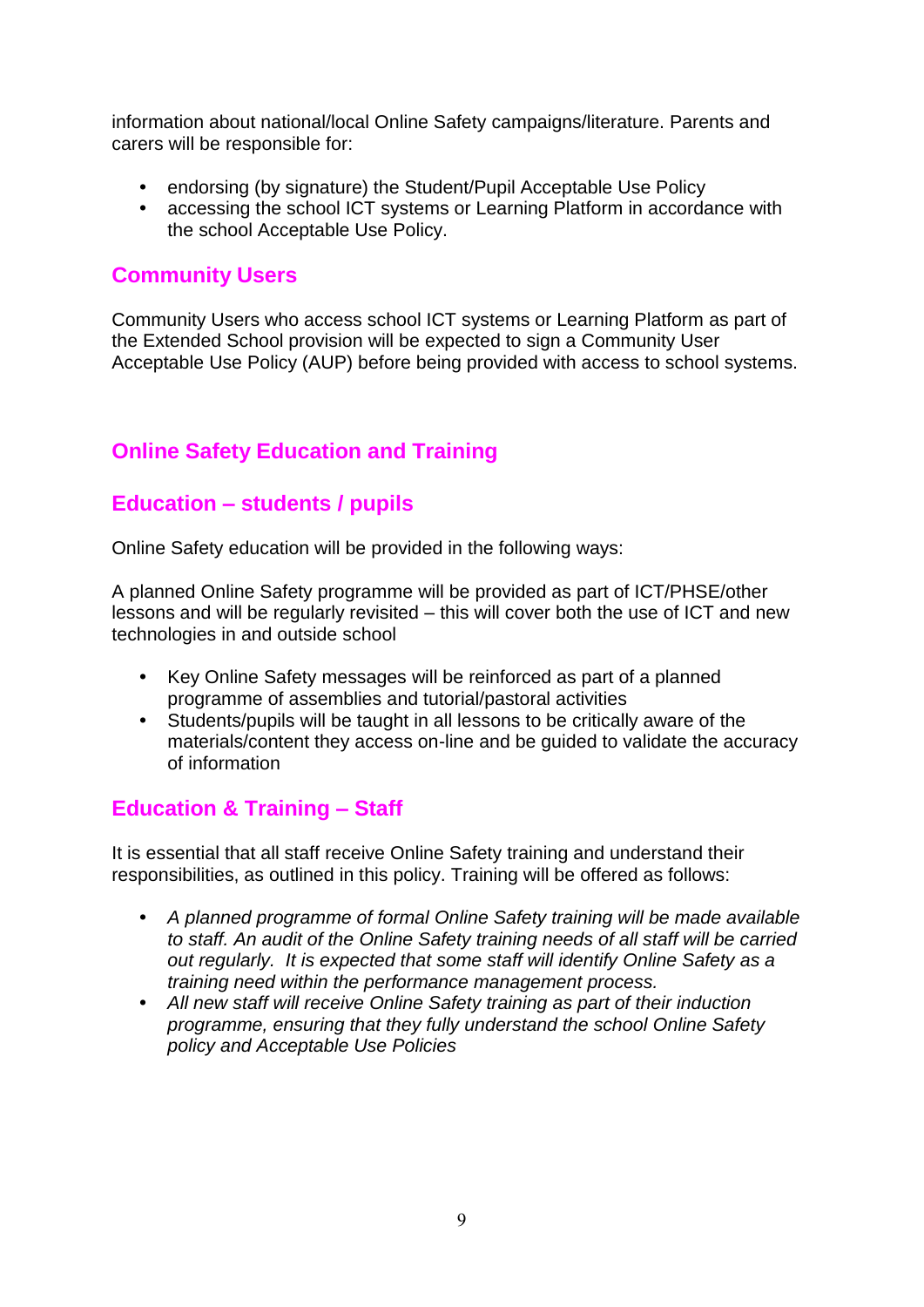### <span id="page-9-0"></span>**Communication devices and methods**

The following table shows the school's policy on the use of communication devices and methods.

Where it is indicated that the method or device is allowed at certain times, these are clearly outlined in the next table.

|                                                                       |                | <b>Staff &amp; other adults</b> |                               |                         | <b>Students/Pupils</b> |                             |                                  |                         |
|-----------------------------------------------------------------------|----------------|---------------------------------|-------------------------------|-------------------------|------------------------|-----------------------------|----------------------------------|-------------------------|
| <b>Communication method or</b><br>device                              | Allowed        | Allowed at certain<br>times     | Allowed for<br>selected staff | Not allowed             | Allowed                | Allowed at certain<br>times | Allowed with staff<br>permission | Not allowed             |
|                                                                       | ⊠              |                                 |                               | 図                       | 囟                      |                             |                                  | 図                       |
| Mobile phones may be<br>brought to school                             | $\blacksquare$ |                                 |                               |                         |                        |                             |                                  |                         |
| Use of mobile phones in<br>lessons                                    |                |                                 |                               |                         |                        |                             |                                  | 図                       |
| Use of mobile phones in<br>social time                                | ☑              |                                 |                               |                         |                        |                             |                                  | $\mathbf{x}$            |
| Taking photos on personal<br>mobile phones or other<br>camera devices |                |                                 |                               | $\mathbf{\overline{x}}$ |                        |                             |                                  |                         |
| Use of personal hand held<br>devices eg PDAs, PSPs                    |                |                                 |                               |                         |                        |                             |                                  | $\mathbf{x}$            |
| Use of personal email<br>addresses in school, or on<br>school network |                |                                 |                               |                         |                        |                             |                                  | $\mathbf{x}$            |
| Use of school email for<br>personal emails                            |                |                                 |                               | 区                       |                        |                             |                                  | $\mathbf x$             |
| Use of chat rooms / facilities                                        |                |                                 |                               |                         |                        |                             |                                  |                         |
| Use of instant messaging                                              |                |                                 |                               |                         |                        |                             |                                  |                         |
| Use of social networking sites                                        |                |                                 |                               | $\mathbf{x}$            |                        |                             |                                  | $\mathbf{\overline{x}}$ |
| Use of blogs                                                          |                |                                 |                               |                         |                        |                             |                                  |                         |

This table indicates when some of the methods or devices above may be allowed: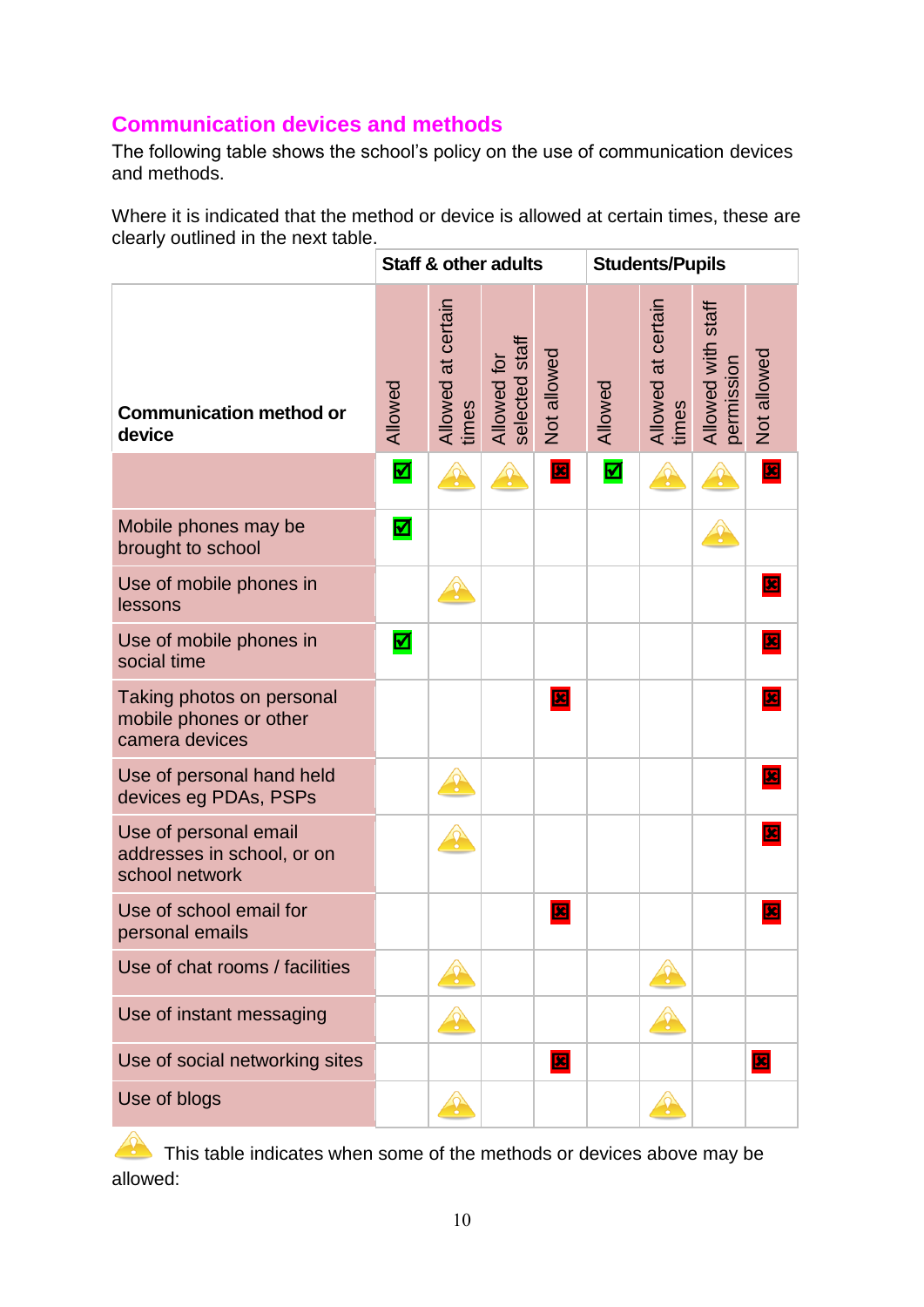|                                                                       | Circumstances when these may be allowed                                                          |                                                                                                                                   |  |  |  |  |
|-----------------------------------------------------------------------|--------------------------------------------------------------------------------------------------|-----------------------------------------------------------------------------------------------------------------------------------|--|--|--|--|
| <b>Communication method or</b><br>device                              | <b>Staff &amp; other adults</b>                                                                  | <b>Students/Pupils</b>                                                                                                            |  |  |  |  |
| Mobile phones may be<br>brought to school                             | Yes                                                                                              | When authorised by SL<br>due to special<br>circumstances ie<br>Students that walk home<br>alone (phones given to<br>Deputy Head). |  |  |  |  |
| Use of mobile phones in<br>lessons                                    | Emergencies with<br>permission from SLT.                                                         |                                                                                                                                   |  |  |  |  |
| Use of mobile phones in<br>social time                                | During breaks or after<br>school                                                                 |                                                                                                                                   |  |  |  |  |
| Taking photos on personal<br>mobile phones or other<br>camera devices | <b>No</b>                                                                                        |                                                                                                                                   |  |  |  |  |
| Use of personal hand held<br>devices eg PDAs, PSPs                    | MP3 players and<br>specified devices that<br>do not store confidential<br>information or images. |                                                                                                                                   |  |  |  |  |
| Use of personal email<br>addresses in school, or on<br>school network | During breaks or after<br>school.                                                                |                                                                                                                                   |  |  |  |  |
| Use of school email for<br>personal emails                            | <b>Never</b>                                                                                     |                                                                                                                                   |  |  |  |  |
| Use of chat rooms / facilities                                        | RM Unify/purple mash                                                                             | RM Unify/purple mash                                                                                                              |  |  |  |  |
| Use of instant messaging                                              | RM Unify/purple mash                                                                             | RM Unify/purple mash                                                                                                              |  |  |  |  |
| Use of social networking sites                                        | <b>Never</b>                                                                                     | <b>Never</b>                                                                                                                      |  |  |  |  |
| Use of blogs                                                          | <b>Learning Platform</b>                                                                         | Learning Platform                                                                                                                 |  |  |  |  |
|                                                                       |                                                                                                  |                                                                                                                                   |  |  |  |  |
|                                                                       |                                                                                                  |                                                                                                                                   |  |  |  |  |
|                                                                       |                                                                                                  |                                                                                                                                   |  |  |  |  |
|                                                                       |                                                                                                  |                                                                                                                                   |  |  |  |  |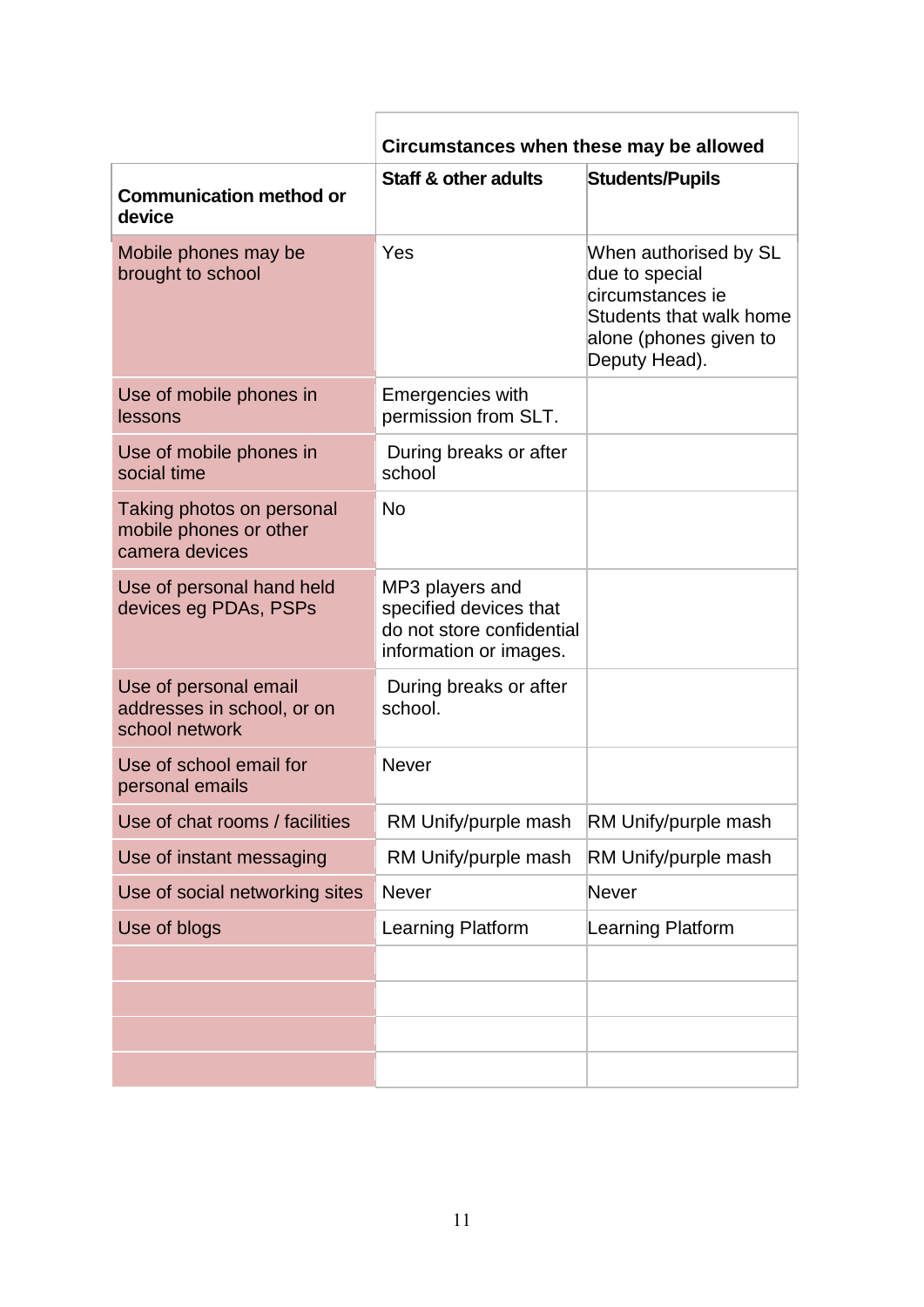### <span id="page-11-0"></span>*Unsuitable/inappropriate activities*

The school believes that the activities referred to in the following section would be inappropriate in a school context and that users, as defined below, should not engage in these activities in school or outside school when using school equipment or systems. The school policy restricts certain internet usage as follows:

|                                                                                                                                                           | Acceptable | Acceptable at certain<br>times | nominated users<br>Acceptable for | Unacceptable               | and<br>Unacceptable a<br>illegal |
|-----------------------------------------------------------------------------------------------------------------------------------------------------------|------------|--------------------------------|-----------------------------------|----------------------------|----------------------------------|
| <b>User Actions</b>                                                                                                                                       | ⊠          |                                |                                   | 図                          | $\mathbf{E}$                     |
| child sexual abuse images                                                                                                                                 |            |                                |                                   |                            |                                  |
| promotion or conduct of illegal acts, eg under the child<br>protection, obscenity, computer misuse and fraud legislation                                  |            |                                |                                   |                            | 図                                |
| adult material that potentially breaches the Obscene<br>Publications Act in the UK                                                                        |            |                                |                                   |                            |                                  |
| criminally racist material in UK                                                                                                                          |            |                                |                                   |                            | 図                                |
| Pornography                                                                                                                                               |            |                                |                                   |                            | 図                                |
| promotion of any kind of discrimination based on race, gender,<br>sexual orientation, religion and belief, age and disability                             |            |                                |                                   |                            | 図                                |
| promotion of racial or religious hatred                                                                                                                   |            |                                |                                   |                            | 図                                |
| threatening behaviour, including promotion of physical<br>violence or mental harm                                                                         |            |                                |                                   |                            | 図                                |
| any other information which may be offensive to colleagues or<br>breaches the integrity of the ethos of the school or brings the<br>school into disrepute |            |                                |                                   | $\boldsymbol{\mathcal{X}}$ |                                  |
| Using school systems to run a private business                                                                                                            |            |                                |                                   | 図                          |                                  |
| Use systems, applications, websites or other mechanisms that<br>bypass the filtering or other safeguards employed by SCC and<br>/ or the school           |            |                                |                                   | 图                          |                                  |
| Uploading, downloading or transmitting commercial software                                                                                                |            |                                |                                   | $\mathbf{E}$               |                                  |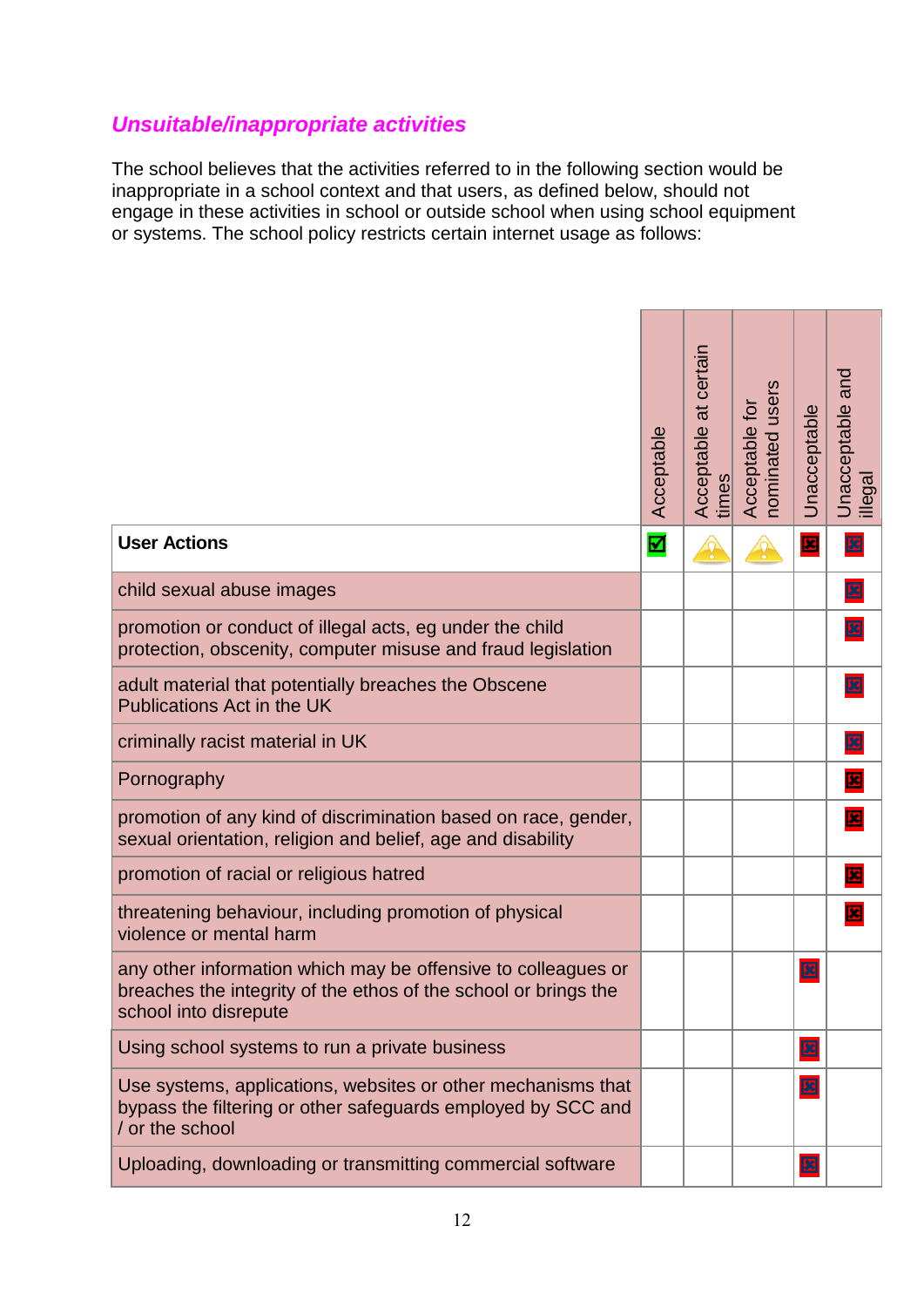| or any copyrighted materials belonging to third parties, without<br>the necessary licensing permissions                                                                                  |  |                         |  |
|------------------------------------------------------------------------------------------------------------------------------------------------------------------------------------------|--|-------------------------|--|
| Revealing or publicising confidential or proprietary information<br>(eg financial / personal information, databases, computer /<br>network access codes and passwords)                   |  | 図                       |  |
| Creating or propagating computer viruses or other harmful<br>files                                                                                                                       |  | E                       |  |
| Carrying out sustained or instantaneous high volume network<br>traffic (downloading / uploading files) that causes network<br>congestion and hinders others in their use of the internet |  | E                       |  |
| On-line gaming (educational)                                                                                                                                                             |  |                         |  |
| On-line gaming (non educational)                                                                                                                                                         |  | $\overline{\mathbf{x}}$ |  |
| On-line gambling                                                                                                                                                                         |  | $\overline{\mathbf{x}}$ |  |
| On-line shopping / commerce                                                                                                                                                              |  |                         |  |
| File sharing                                                                                                                                                                             |  | 図                       |  |
| Use of social networking sites                                                                                                                                                           |  | $\overline{\mathbf{x}}$ |  |
| Use of video broadcasting eg Youtube                                                                                                                                                     |  |                         |  |
| Accessing the internet for personal or social use (e.g. online<br>shopping)                                                                                                              |  | $\overline{\mathbf{x}}$ |  |
| Using external data storage devices (e.g. USB) that have not<br>been encrypted (password protected and checked for viruses                                                               |  | $\overline{\mathbf{x}}$ |  |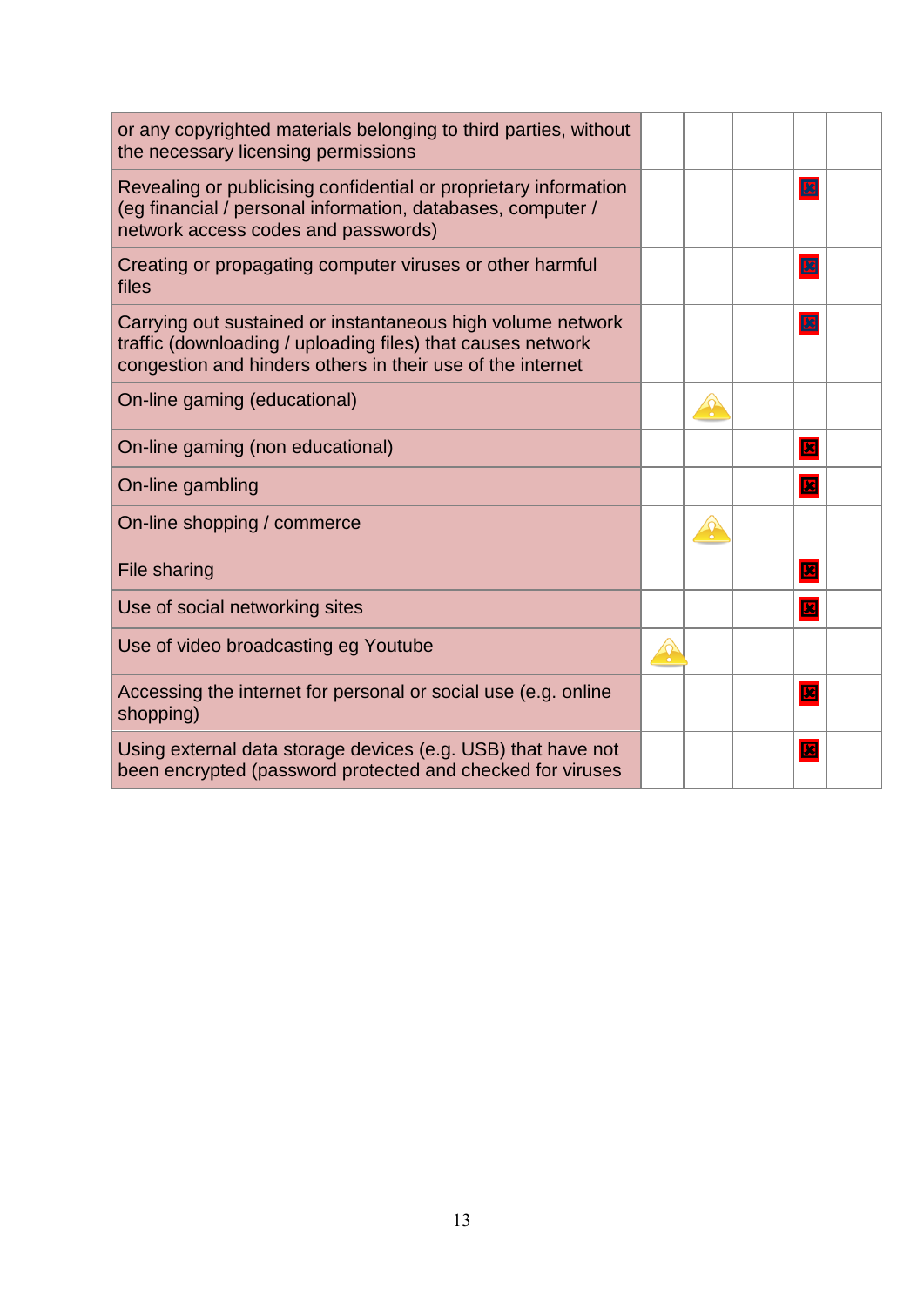### <span id="page-13-0"></span>**Good practice guidelines**

**Email**



### **Ø DO**

Staff and students/pupils should only use their school email account to communication with each other





Check the school Online Safety policy regarding use of your school email or the internet for personal use e.g. shopping

Poor practice

### **E DO NOT**

Staff: don't use your personal email account to communicate with students/pupils and their families without a manager's knowledge or permission – and in accordance with the Online Safety policy.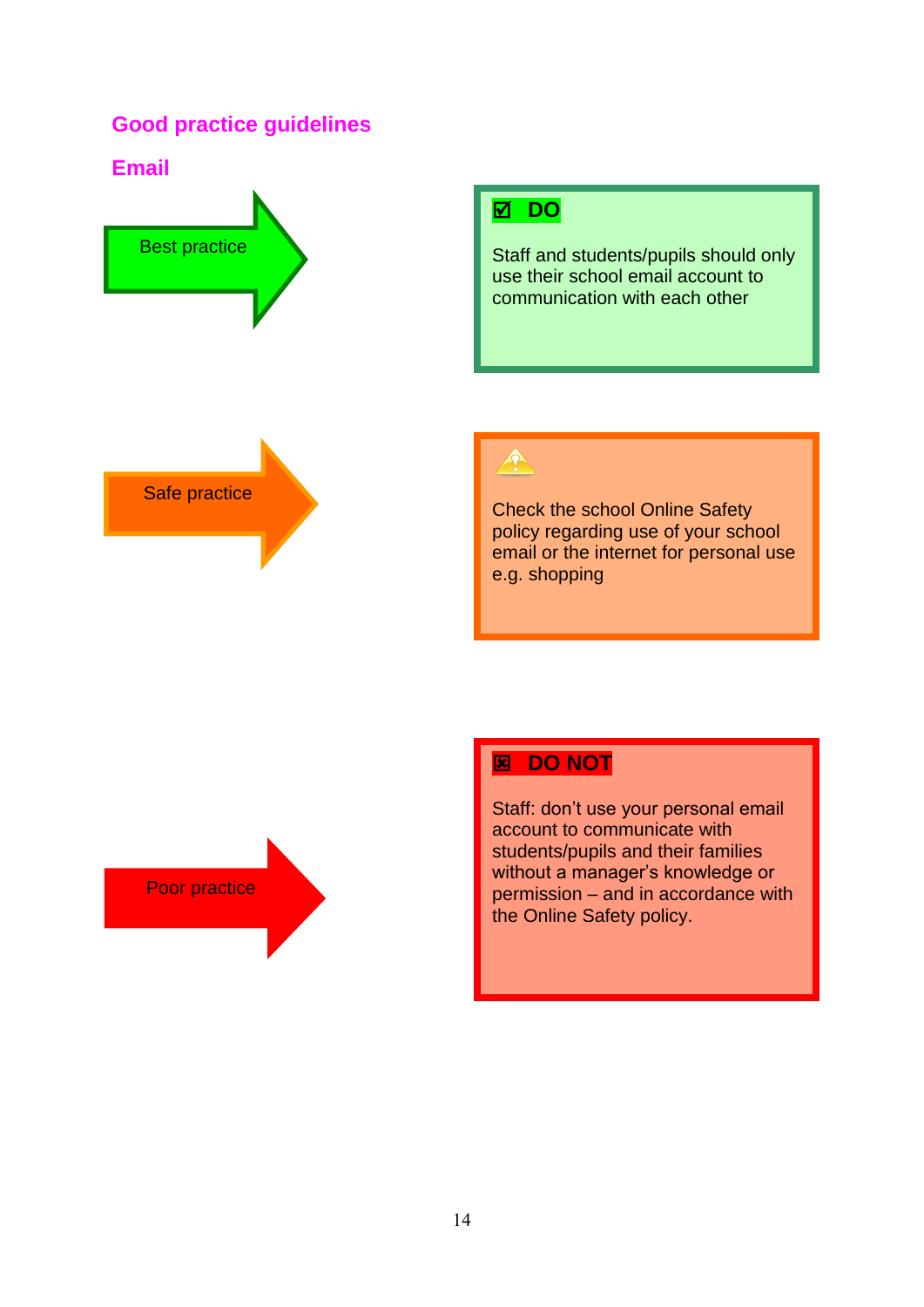### **Images, photos and videos**



### **DO**

Only use school equipment for taking pictures and videos.

Ensure parental permission is in place.

Safe practice

Check the Online Safety policy for any instances where using personal devices may be allowed.

Always make sure you have the Executive Head Teacher/SLT knowledge or permission

Make arrangements for pictures to be downloaded to the school network immediately after the event.

Delete images from the camera/device after downloading.

### **E DO NOT**

Don't download images from organisation equipment to your own equipment.

Don't use your own equipment without Executive Head Teacher/SLT knowledge or permission – and in accordance with the Online Safety policy.

Don't retain, copy or distribute images for your personal use.

Poor practice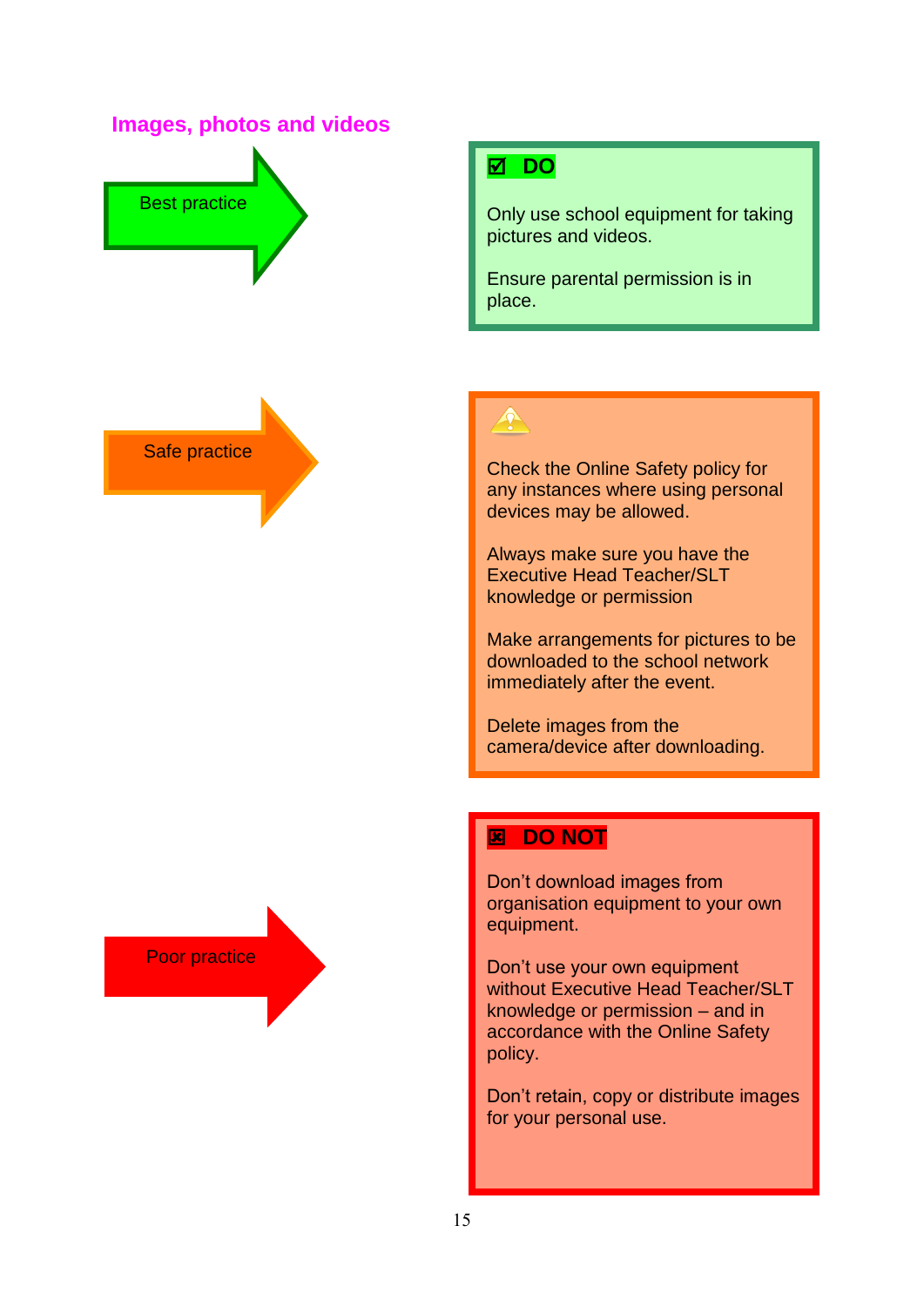### **Internet**

# Best practice

### **DO**

Understand how to search safely online and how to report inappropriate content.

Safe practice

Staff and students/pupils should be aware that monitoring software will log online activity.

Be aware that keystroke monitoring software does just that. This means that if you are online shopping then your passwords, credit card numbers and security codes will all be visible to the monitoring technicians

Poor practice

### **EX DO NOT**

Remember that accessing or downloading inappropriate or illegal material may result in criminal proceedings

Breach of the Online Safety and acceptable use policies may result in confiscation of equipment, closing of accounts and instigation of sanctions.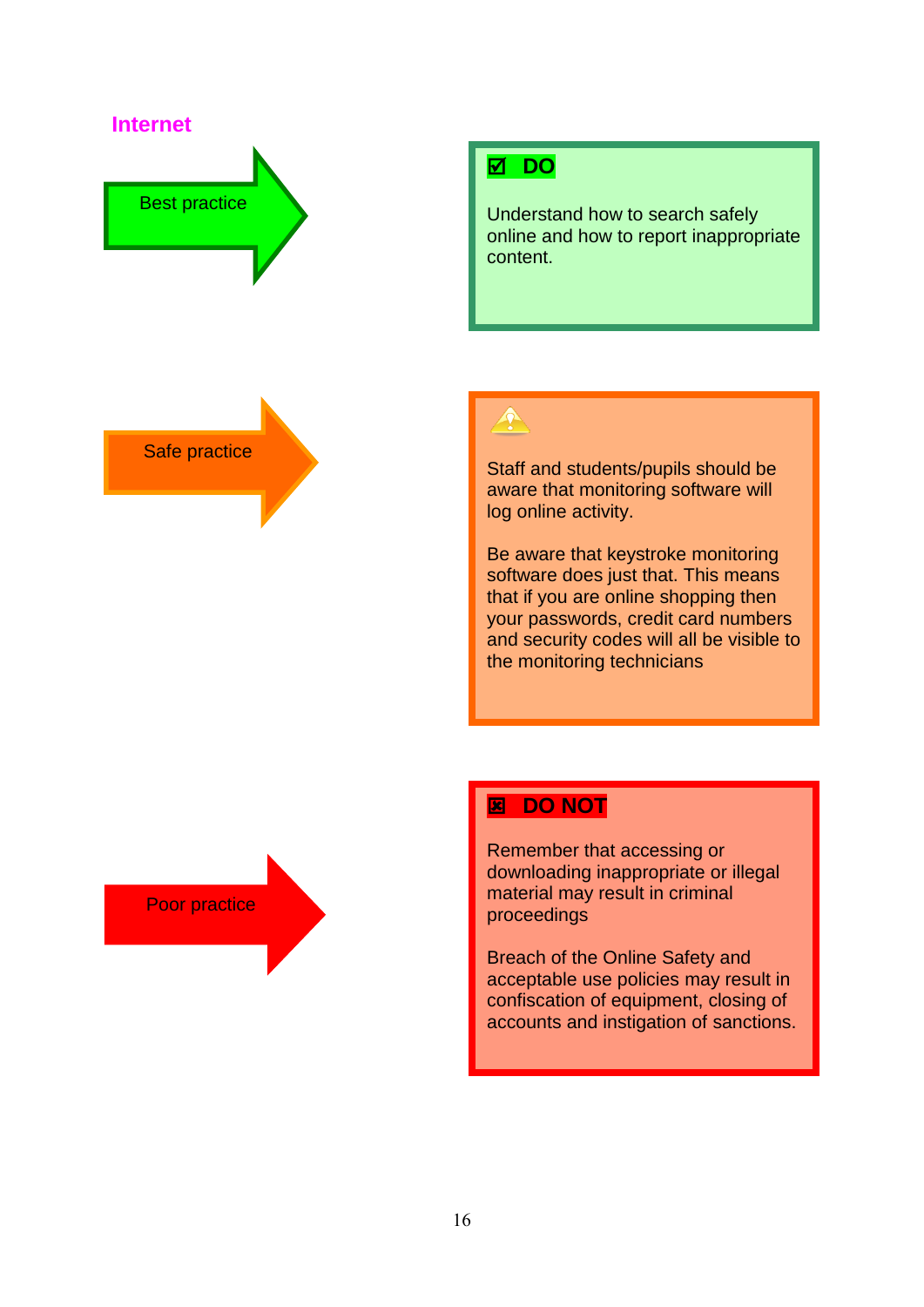**Mobile phones**

# Best practice

### **Ø DO**

*Staff: If you need to use a mobile phone while on school business (trips etc), the school will should provide equipment for you.*

*Make sure you know about inbuilt software/ facilities and switch off if appropriate.*



Check the Online Safety policy for any instances where using personal phones may be allowed.

Staff: Make sure you know how to employ safety measures like concealing your number by dialling 141 first

Poor practice

### **E DO NOT**

Staff: Don't use your own phone without the Executive Head Teacher/SLT knowledge or permission.

Don't retain service student/pupil/parental contact details for your personal use.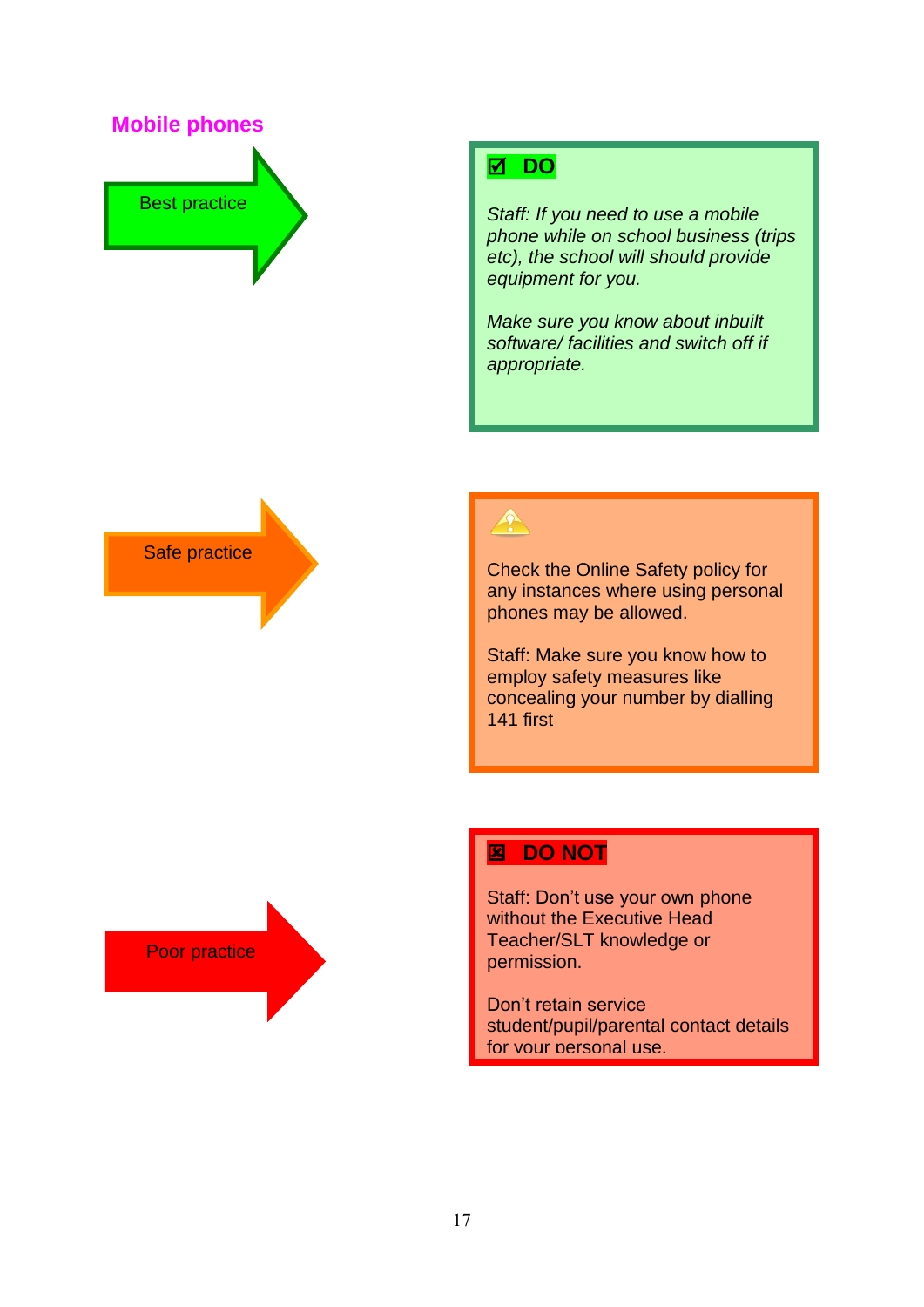### **Social networking (e.g. Facebook/ Twitter)**

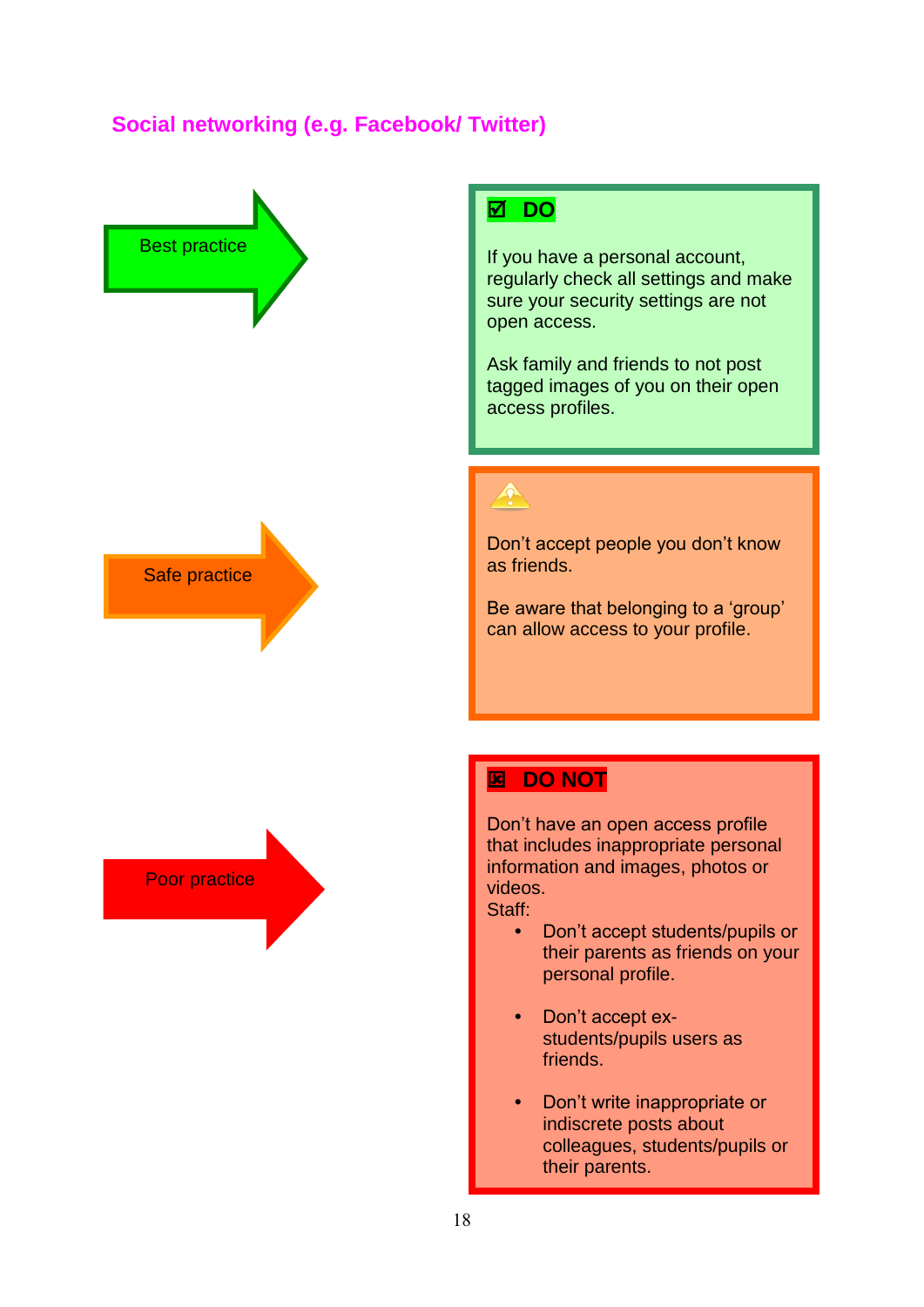**Webcams**



Safe practice

Poor practice

### **Ø DO**

Make sure you know about inbuilt software/ facilities and switch off when not in use.

Check the Online Safety policy for any instances where using personal devices may be allowed.

Always make sure you have the Executive Head Teacher/SLT knowledge or permission

Make arrangements for pictures to be downloaded to the school network immediately after the event.

Delete images from the camera/device after downloading.

### **EX DO NOT**

Don't download images from organisation equipment to your own equipment.

Don't use your own equipment without Executive Head Teacher/SLT knowledge or permission – and in accordance with the Online Safety policy.

Don't retain copy or distribute images for your personal use.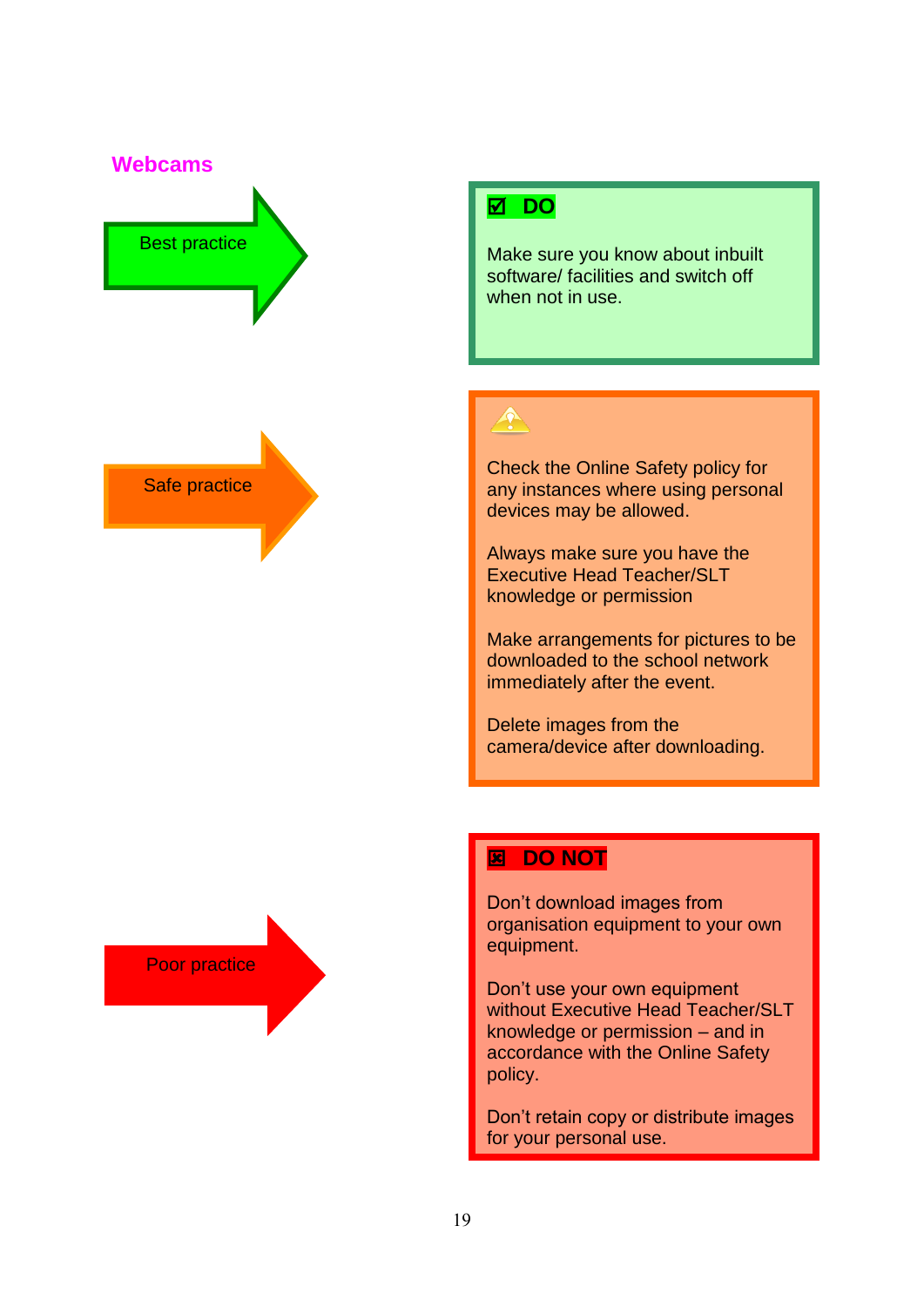### <span id="page-19-0"></span>**Incident Management**

| <b>Incidents</b>                                        |                        |                                    |                 |                                                                      |                          |                                                |         |                                              |
|---------------------------------------------------------|------------------------|------------------------------------|-----------------|----------------------------------------------------------------------|--------------------------|------------------------------------------------|---------|----------------------------------------------|
| (students/pupils):                                      |                        |                                    |                 |                                                                      |                          | internet access rights<br>Removal of network / |         |                                              |
|                                                         | Refer to class teacher | Refer to Executive<br>Head Teacher |                 |                                                                      |                          |                                                |         | detention / exclusion<br>Further sanction eg |
|                                                         |                        |                                    |                 | staff for                                                            |                          |                                                |         |                                              |
|                                                         |                        | Teacher                            |                 |                                                                      |                          |                                                |         |                                              |
|                                                         |                        |                                    |                 |                                                                      |                          |                                                |         |                                              |
|                                                         |                        |                                    |                 |                                                                      |                          |                                                |         |                                              |
|                                                         |                        |                                    | Refer to Police | Refer to technical<br>action re filtering<br>security etc<br>support | Inform parents<br>carers |                                                | Warning |                                              |
|                                                         |                        |                                    |                 |                                                                      |                          |                                                |         |                                              |
| Deliberately accessing or                               |                        | Yes                                | Maybe           | Maybe                                                                | Maybe                    | Yes                                            | Yes     | Maybe                                        |
| trying to access material that                          |                        |                                    |                 |                                                                      |                          |                                                |         |                                              |
| could be considered illegal                             |                        |                                    |                 |                                                                      |                          |                                                |         |                                              |
| (see list in earlier section on                         |                        |                                    |                 |                                                                      |                          |                                                |         |                                              |
| unsuitable / inappropriate                              |                        |                                    |                 |                                                                      |                          |                                                |         |                                              |
| activities)<br>Unauthorised use of non-                 | Yes                    |                                    |                 |                                                                      | Maybe                    |                                                | Yes     |                                              |
| educational sites during                                |                        |                                    |                 |                                                                      |                          | Maybe                                          |         |                                              |
| lessons                                                 |                        |                                    |                 |                                                                      |                          |                                                |         |                                              |
| Unauthorised use of mobile                              |                        | Yes                                |                 |                                                                      | Yes                      |                                                |         |                                              |
| phone/digital camera / other                            |                        |                                    |                 |                                                                      |                          |                                                |         |                                              |
| handheld device                                         |                        |                                    |                 |                                                                      |                          |                                                |         |                                              |
| Unauthorised use of social                              |                        | Yes                                |                 |                                                                      | Yes                      | Yes                                            |         |                                              |
| networking/ instant                                     |                        |                                    |                 |                                                                      |                          |                                                |         |                                              |
| messaging/personal email                                |                        |                                    |                 |                                                                      |                          |                                                |         |                                              |
| Unauthorised downloading or                             |                        | Yes                                |                 |                                                                      | Yes                      | Yes                                            |         |                                              |
| uploading of files                                      |                        |                                    |                 |                                                                      |                          |                                                |         |                                              |
| Allowing others to access                               | Yes                    |                                    |                 |                                                                      |                          |                                                |         |                                              |
| school network by sharing                               |                        |                                    |                 |                                                                      |                          |                                                |         |                                              |
| username and passwords                                  |                        |                                    |                 |                                                                      |                          |                                                |         |                                              |
| Attempting to access or                                 | Yes                    |                                    |                 |                                                                      |                          |                                                |         |                                              |
| accessing the school network,                           |                        |                                    |                 |                                                                      |                          |                                                |         |                                              |
| using another student's/pupil's<br>account              |                        |                                    |                 |                                                                      |                          |                                                |         |                                              |
| Attempting to access or                                 |                        | Yes                                |                 |                                                                      |                          |                                                |         |                                              |
| accessing the school network,<br>using the account of a |                        |                                    |                 |                                                                      |                          |                                                |         |                                              |
| member of staff                                         |                        |                                    |                 |                                                                      |                          |                                                |         |                                              |
| Corrupting or destroying the                            |                        | Yes                                |                 |                                                                      | Yes                      |                                                |         |                                              |
| data of other users                                     |                        |                                    |                 |                                                                      |                          |                                                |         |                                              |
| Sending an email, text or                               | Yes                    | Yes                                | Maybe           |                                                                      | Yes                      | Maybe                                          | Yes     | Maybe                                        |
| instant message that is                                 |                        |                                    |                 |                                                                      |                          |                                                |         |                                              |
| regarded as offensive,                                  |                        |                                    |                 |                                                                      |                          |                                                |         |                                              |
| harassment or of a bullying                             |                        |                                    |                 |                                                                      |                          |                                                |         |                                              |
| nature                                                  |                        |                                    |                 |                                                                      |                          |                                                |         |                                              |
| Continued infringements of                              | Yes                    | Yes                                | Maybe           |                                                                      | Yes                      | Yes                                            | Yes     | Yes                                          |
| the above, following previous                           |                        |                                    |                 |                                                                      |                          |                                                |         |                                              |
| warnings or sanctions                                   |                        |                                    |                 |                                                                      |                          |                                                |         |                                              |
| Actions which could bring the                           |                        | Yes                                |                 |                                                                      | $\bar{Y}$ es             | Maybe                                          | Yes     |                                              |
| school into disrepute or                                |                        |                                    |                 |                                                                      |                          |                                                |         |                                              |
|                                                         |                        |                                    |                 |                                                                      |                          |                                                |         |                                              |
| breach the integrity of the<br>ethos of the school      |                        |                                    |                 |                                                                      |                          |                                                |         |                                              |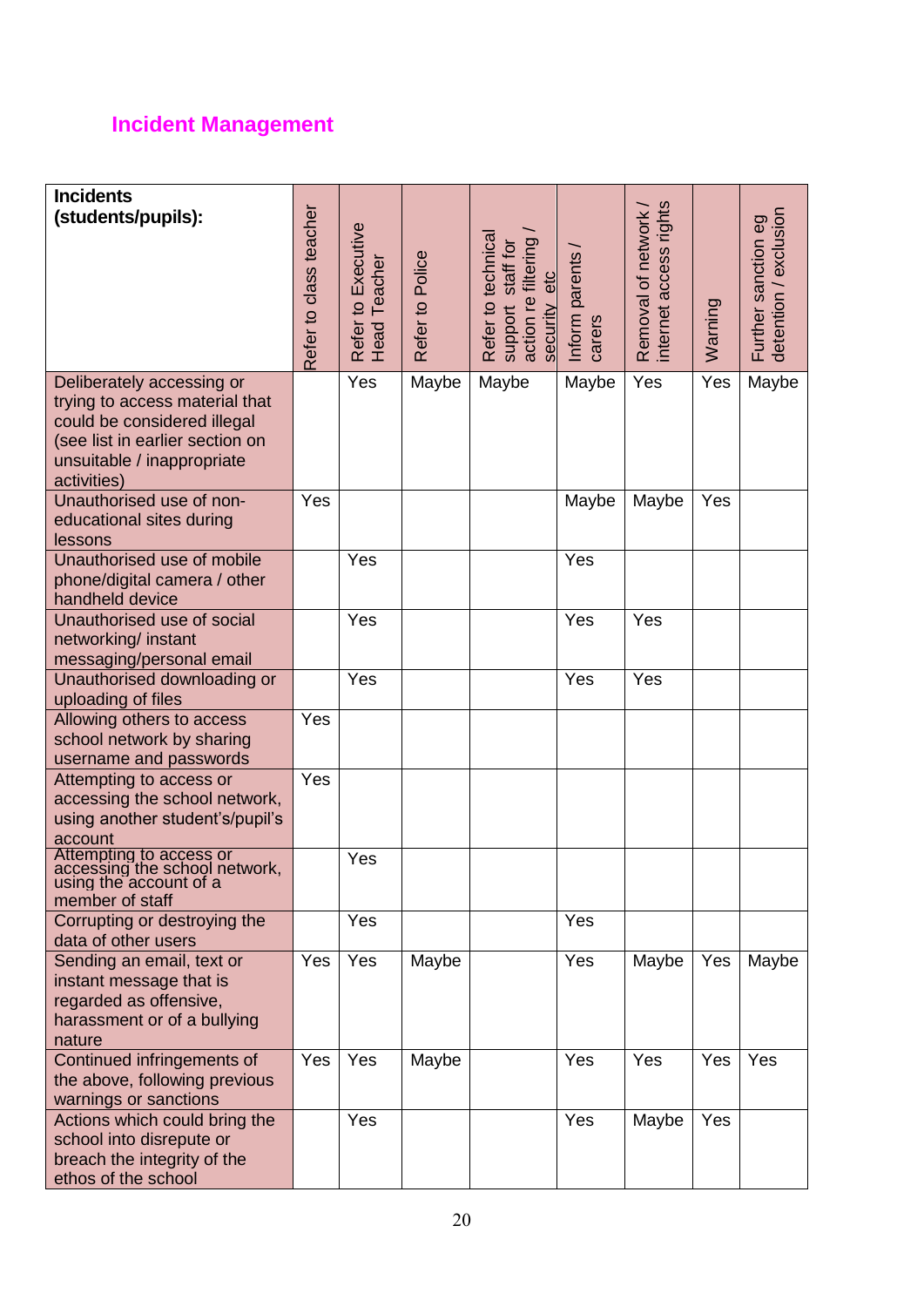| Using proxy sites or other<br>means to subvert the school's<br>filtering system                                                     |     | Yes |       |     | Yes | Yes |     |     |
|-------------------------------------------------------------------------------------------------------------------------------------|-----|-----|-------|-----|-----|-----|-----|-----|
| Accidentally accessing<br>offensive or pornographic<br>material and failing to report<br>the incident                               |     | Yes |       |     |     |     | Yes |     |
| Deliberately accessing or<br>trying to access offensive or<br>pornography                                                           | Yes | Yes | Maybe | Yes | Yes | Yes | Yes | Yes |
| Receipt or transmission of<br>material that infringes the<br>copyright of another person or<br>infringes the Data Protection<br>Act |     | Yes |       |     |     |     |     |     |

| <b>Incidents (staff and community</b><br>users):                                                                                                                               | Refer to Executive Head<br>Teacher | Refer to Police | etc<br>support staff for action<br>re filtering / security<br>Refer to technical | nternet access rights<br>Removal of network | Warning | Further sanction                                          |
|--------------------------------------------------------------------------------------------------------------------------------------------------------------------------------|------------------------------------|-----------------|----------------------------------------------------------------------------------|---------------------------------------------|---------|-----------------------------------------------------------|
| Deliberately accessing or trying to<br>access material that could be<br>considered illegal (see list in earlier<br>section on unsuitable / inappropriate<br>activities)        | Yes                                | Maybe           | Maybe                                                                            |                                             | Yes     | Yes, in<br>line with<br>the staff<br>discipline<br>policy |
| Excessive or inappropriate personal<br>use of the internet / social networking<br>sites / instant messaging / personal<br>email                                                | Yes                                |                 |                                                                                  |                                             | Yes     | Maybe                                                     |
| Unauthorised downloading or uploading<br>of files                                                                                                                              | Yes                                |                 |                                                                                  |                                             |         |                                                           |
| Allowing others to access school<br>network by sharing username and<br>passwords or attempting to access or<br>accessing the school network, using<br>another person's account | Yes                                |                 |                                                                                  |                                             |         |                                                           |
| Careless use of personal data eg<br>holding or transferring data in an<br>insecure manner                                                                                      | Yes                                |                 |                                                                                  |                                             | Maybe   |                                                           |
| Deliberate actions to breach data<br>protection or network security rules                                                                                                      | Yes                                |                 |                                                                                  |                                             |         |                                                           |
| Corrupting or destroying the data of<br>other users or causing deliberate<br>damage to hardware or software                                                                    | Yes                                |                 |                                                                                  |                                             |         |                                                           |
| Sending an email, text or instant<br>message that is regarded as offensive,<br>harassment or of a bullying nature                                                              | Yes                                |                 |                                                                                  |                                             | Yes     |                                                           |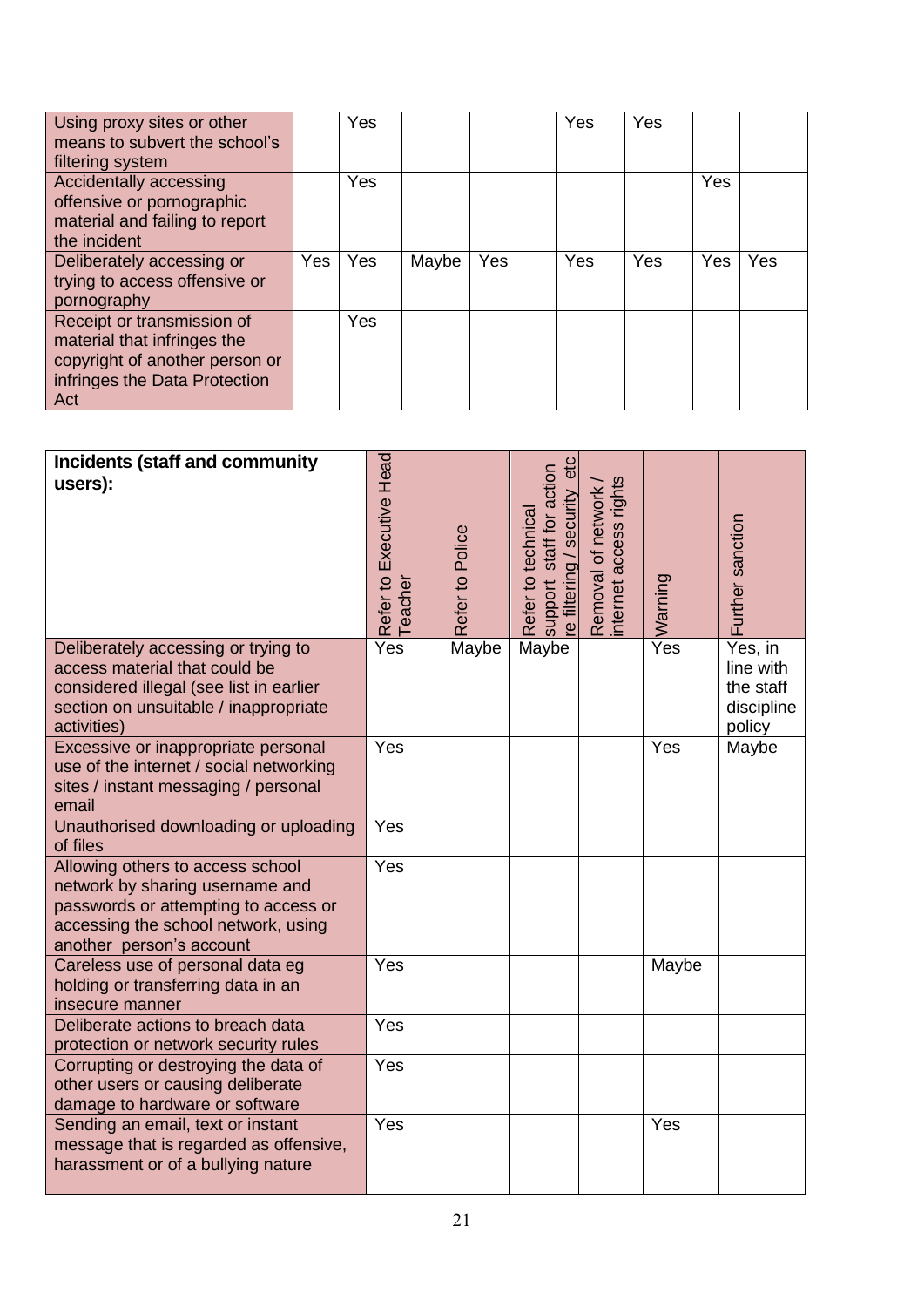| Using personal email / social<br>networking / instant messaging / text<br>messaging to carrying out digital<br>communications with students / pupils | Yes |     |     | Yes |                                                           |
|------------------------------------------------------------------------------------------------------------------------------------------------------|-----|-----|-----|-----|-----------------------------------------------------------|
| Actions which could compromise the<br>staff member's professional standing                                                                           | Yes |     |     |     |                                                           |
| Actions which could bring the school<br>into disrepute or breach the integrity of<br>the ethos of the school                                         | Yes |     |     | Yes |                                                           |
| Using proxy sites or other means to<br>subvert the school's filtering system                                                                         | Yes |     |     | Yes |                                                           |
| Accidentally accessing offensive or<br>pornographic material and failing to<br>report the incident                                                   | Yes |     | Yes | Yes |                                                           |
| Deliberately accessing or trying to<br>access offensive or pornographic<br>material                                                                  | Yes | Yes |     | Yes | Yes, in<br>line with<br>the staff<br>discipline<br>policy |
| Breaching copyright or licensing<br>regulations                                                                                                      | Yes |     |     |     |                                                           |
| Continued infringements of the above,<br>following previous warnings or<br>sanctions                                                                 | Yes |     |     |     | Yes, in<br>line with<br>the staff<br>discipline<br>policy |
| Comments on social networking sites<br>which refer to any aspect of school life                                                                      | Yes |     |     | Yes |                                                           |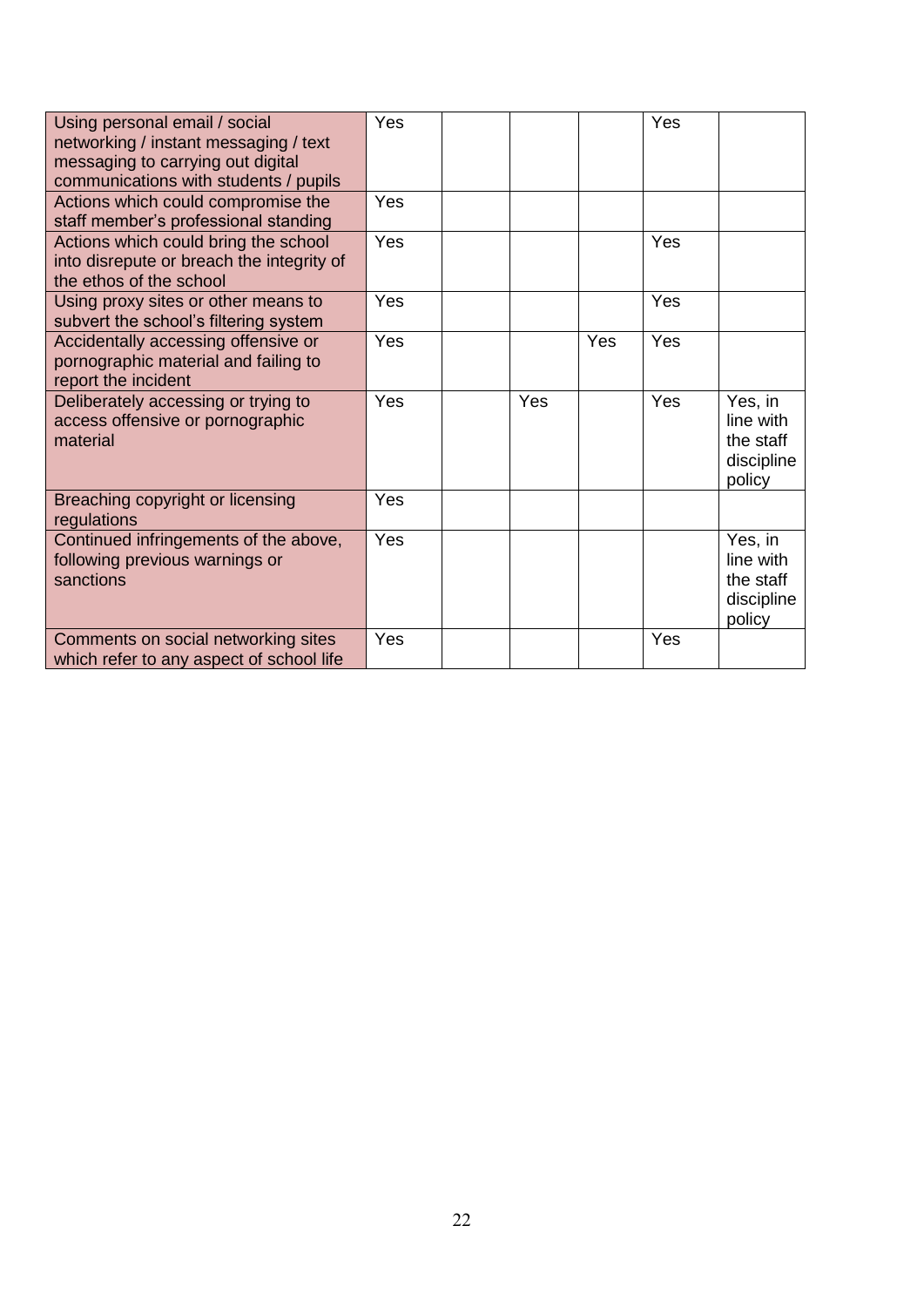### <span id="page-22-0"></span>**Further information and support**

**For a glossary of terms used in this document:**

<http://www.salford.gov.uk/d/salford-esafety-glossary-jan2012.pdf>

**For Online Safety Practice Guidance for those who Work and Volunteer with, and have a Duty of Care to Safeguard Children and Young People:**

[http://www.salford.gov.uk/d/Online Safety-Practice-Guidance.pdf](http://www.salford.gov.uk/d/e-Safety-Practice-Guidance.pdf)

**R u cyber safe?**

**Online Safety tips about how to stay safe online:**

<http://www.salford.gov.uk/rucybersafe.htm>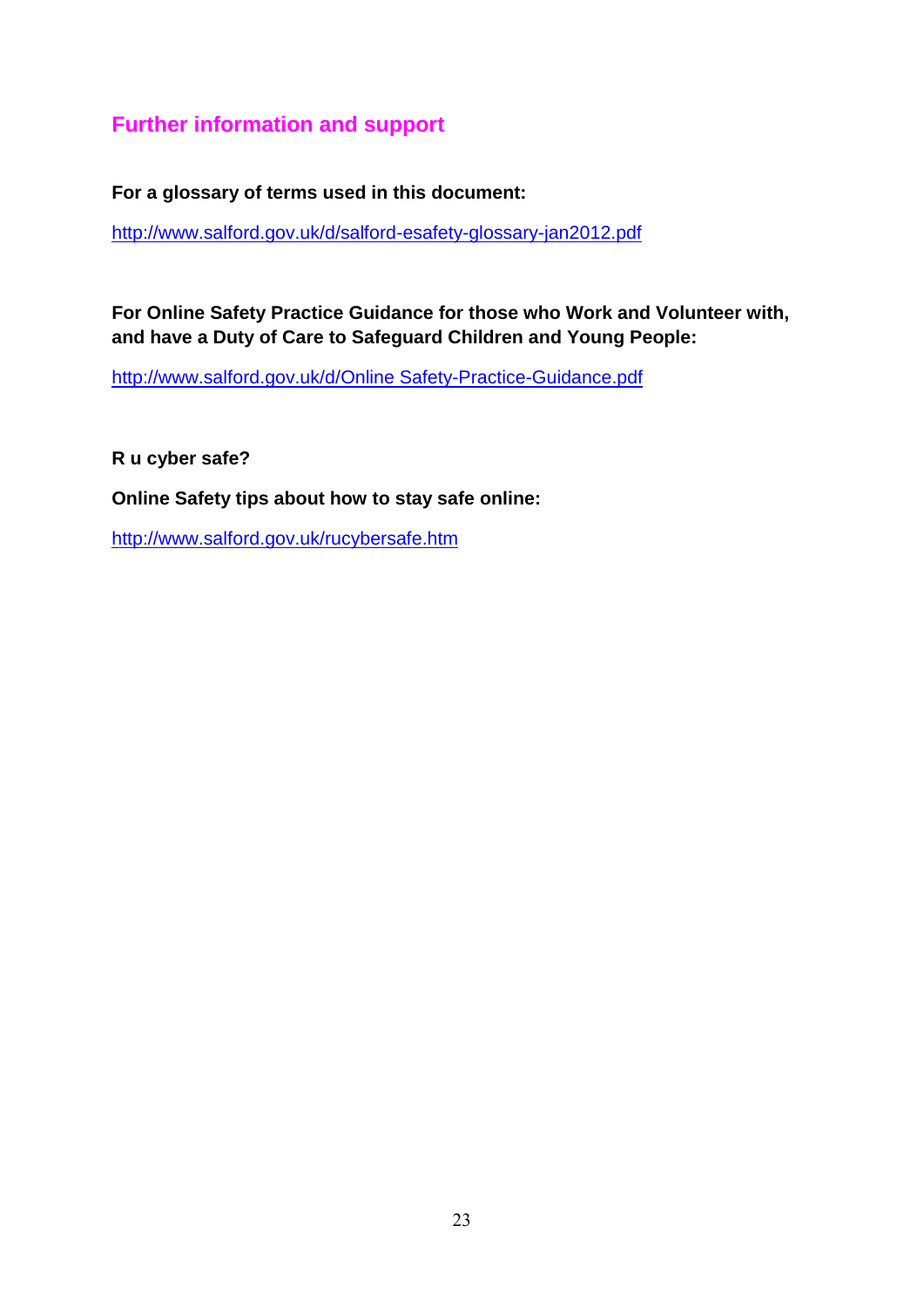### <span id="page-23-0"></span>**Appendix 1 – Student/Pupil AUP**

## **Student/pupil Acceptable Use Policy Agreement Template**

Student/Pupil Acceptable Use Policy Agreement

This Acceptable Use Policy is intended to make sure:

- That you will be a responsible user and stay safe while using the internet and other technology for learning and personal use
- That ICT systems and users are protected from accidental or deliberate misuse

The school will try to ensure that you will have good access to ICT to enhance your learning and will, in return, expect you to agree to be a responsible user.

Please make sure you read and understand the following  **I WILL** and **E** I WILL NOT statements. If there's anything you're not sure of, ask your teacher.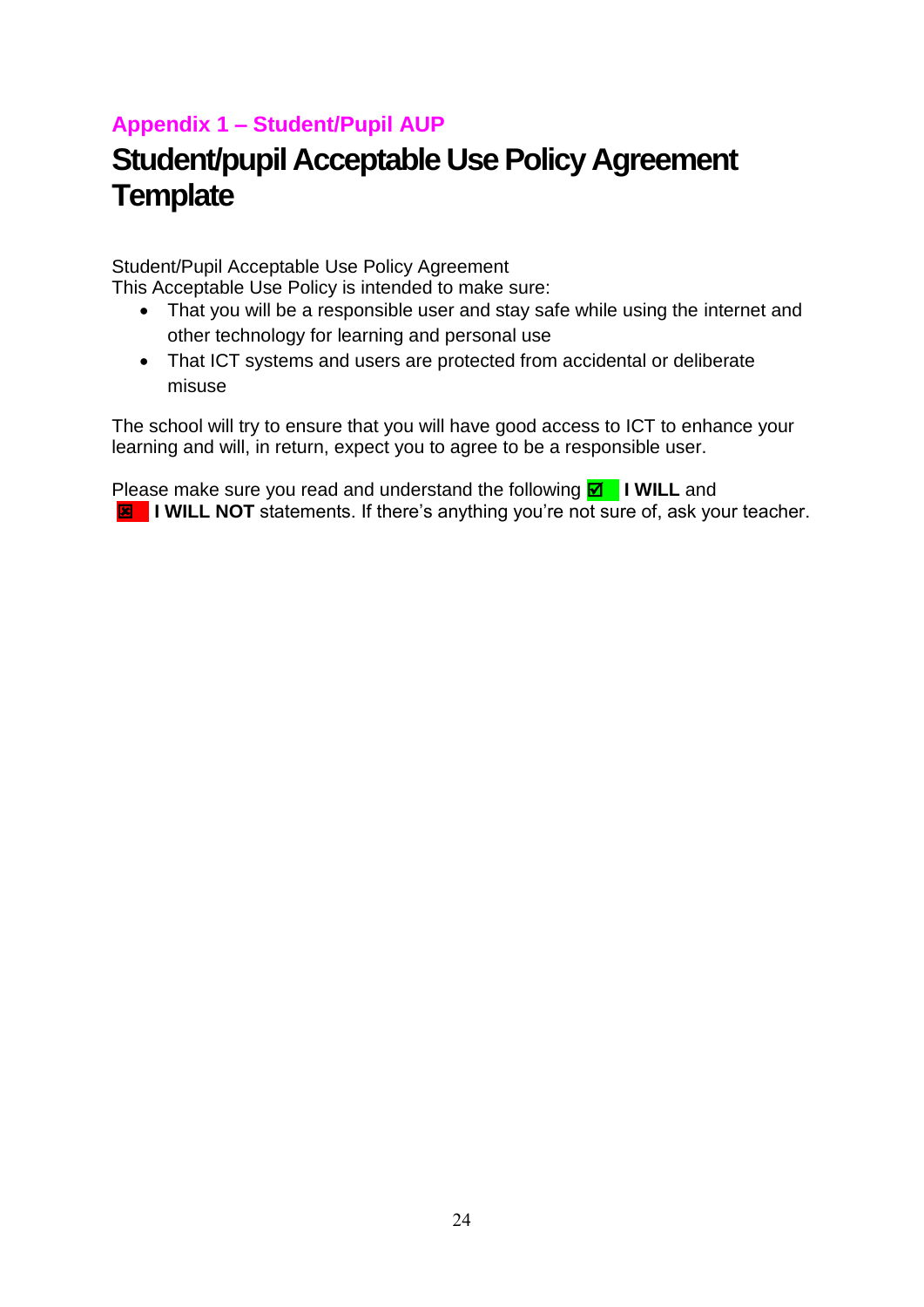### **I WILL:**

- treat my username and password like my toothbrush I will not share it, or try to use any other person's username and password
- immediately report any unpleasant or inappropriate material or messages or anything that makes me feel uncomfortable when I see it online
- respect others' work and property and will not access, copy, remove or change anyone else's files, without their knowledge and permission
- be polite and responsible when I communicate with others, I will not use strong, aggressive or inappropriate language and I appreciate that others may have different opinions
- only use my personal handheld/external devices (mobile phones/USB devices etc) in school if I have permission
- understand that, if I do use my own devices in school, I will follow the rules set out in this agreement, in the same way as if I was using school equipment
- immediately report any damage or faults involving equipment or software, however this may have happened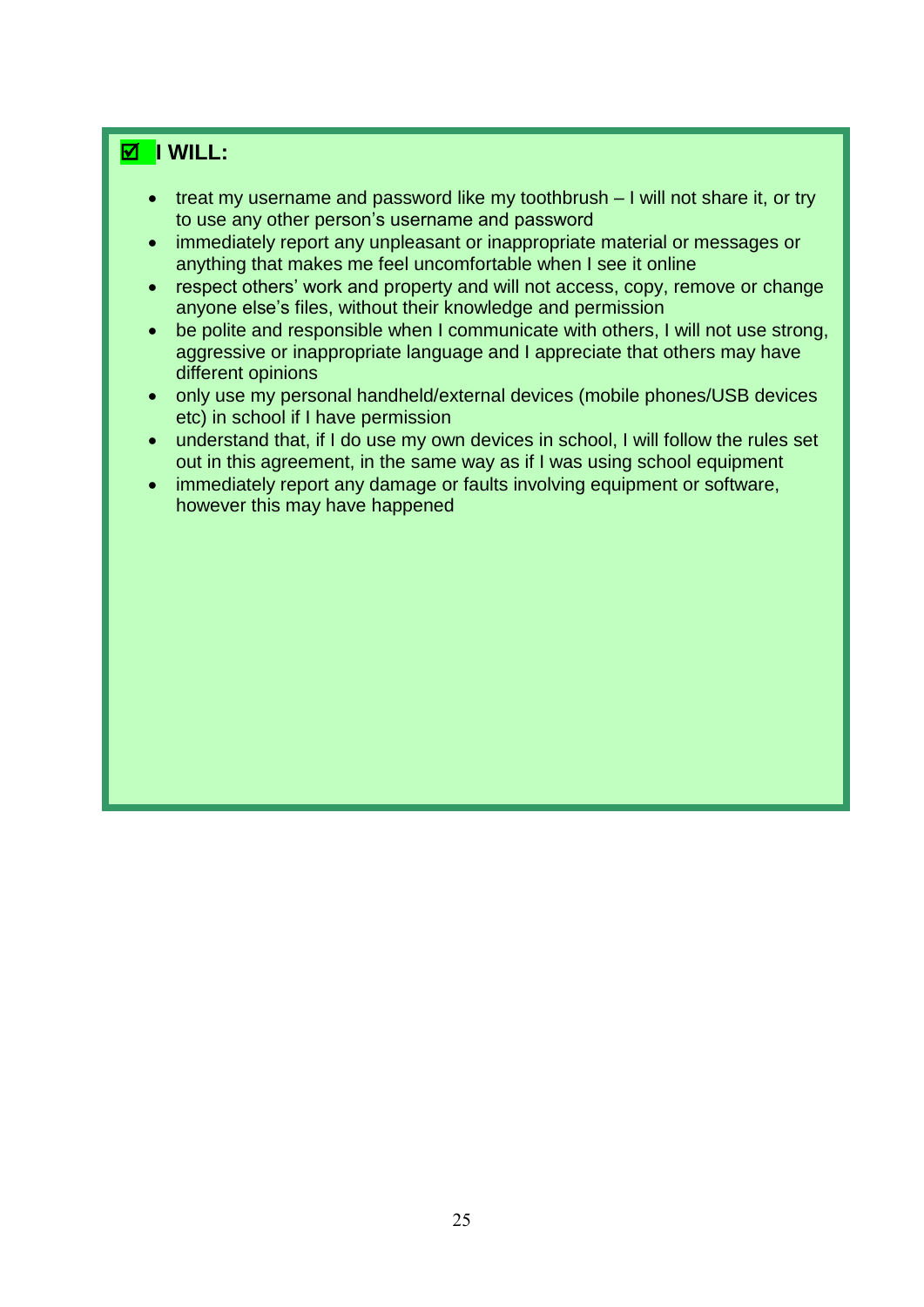### **E** I WILL NOT:

- try (unless I have permission) to make downloads or uploads from the Internet
- take or share images (pictures and videos) of anyone without their permission
- use the school ICT systems for online gaming, online gambling, internet shopping, file sharing, or video broadcasting (eg YouTube), unless I have permission of a member of staff to do so.
- try to upload, download or access any materials which are illegal or inappropriate or may cause harm or distress to others
- try to use any programmes or software that might allow me to bypass the filtering/security systems in place to prevent access to such materials
- open any attachments to emails, unless I know and trust the person/organisation who sent the email, due to the risk of the attachment containing viruses or other harmful programmes
- attempt to install programmes of any type on a machine, or store programmes on a computer
- try to alter computer settings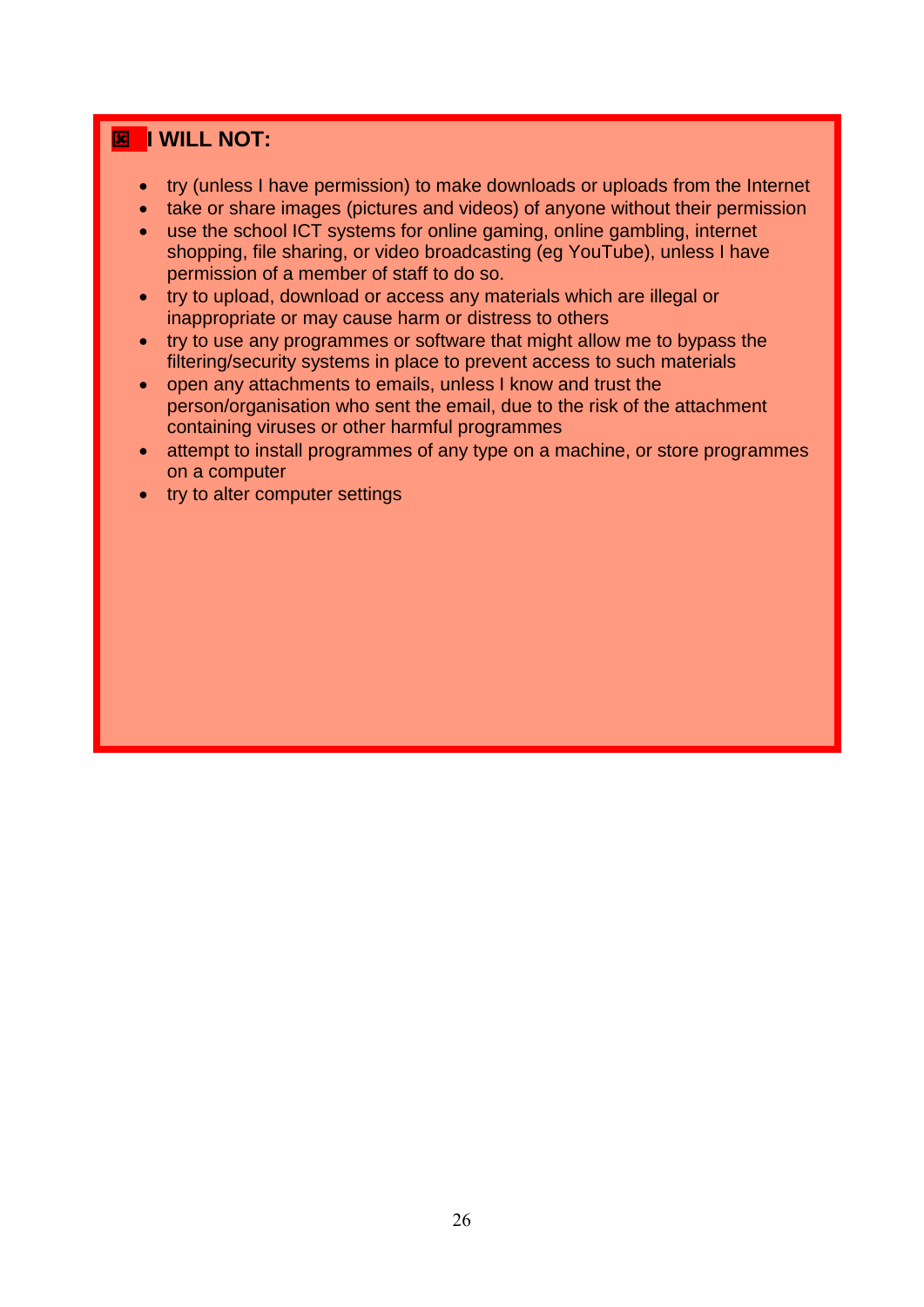### **Student / Pupil Acceptable Use Agreement Form Template**

This form relates to the student/pupil Acceptable Use Policy (AUP), to which it is attached.

I understand that I am responsible for my actions, both in and out of school:

- I understand that the school also has the right to take action against me if I am involved in incidents of inappropriate behaviour, that are covered in this agreement, when I am out of school and where they involve my membership of the school community (examples would be cyber-bullying, use of images or personal information)
- I understand that if I fail to follow this Acceptable Use Policy Agreement, I will be subject to disciplinary action. This may include (schools should amend this section to provide relevant sanctions as per their behaviour policies) loss of access to the school network/internet, detentions, suspensions, contact with parents and in the event of illegal activities involvement of the police

I have read and understand the above and agree to follow these guidelines when:

- I use the school ICT systems and equipment (both in and out of school)
- I use my own equipment in school (when allowed) eg mobile phones, PDAs, cameras etc
- I use my own equipment out of school in a way that is related to me being a member of this school e.g. communicating with other members of the school, accessing school email, Learning Platform, website etc

(Parents/carers are requested to sign the permission form below to show your support of the school in this important aspect of the school's work).

<span id="page-26-0"></span>

| Name of Student/Pupil  |      |
|------------------------|------|
| Group/Class            |      |
| Signed (Student/Pupil) | Date |
| Signed (Parent/Carer)  | Date |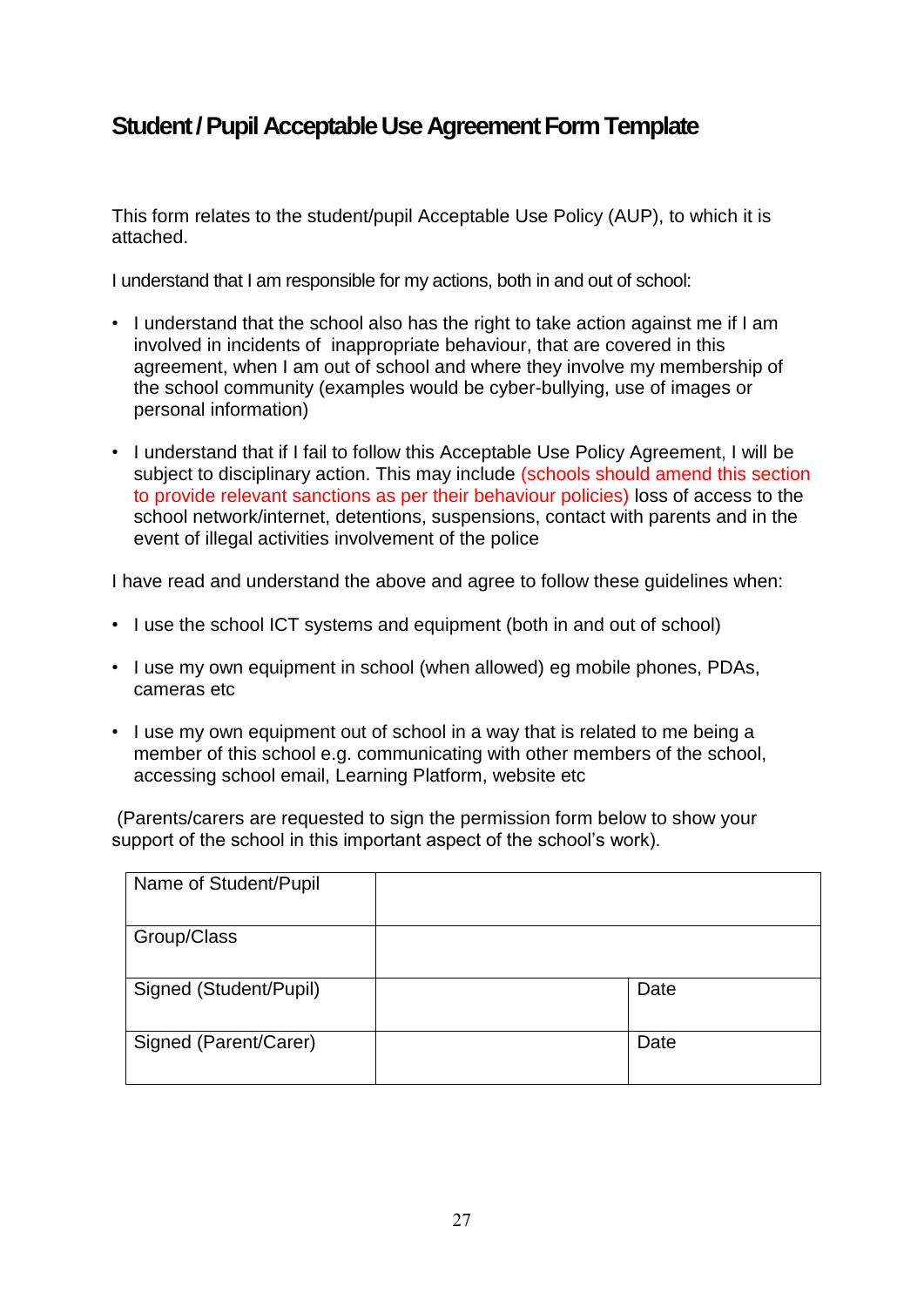### **Appendix 2 – Staff, Volunteer, Community User AUP**

### **Staff, Volunteer and Community User Acceptable Use Policy Agreement Template**

### **School Policy**

This Acceptable Use Policy (AUP) is intended to ensure:

- that staff, volunteers and community users will be responsible users and stay safe while using the internet and other communications technologies for educational, personal and recreational use.
- that school ICT systems and users are protected from accidental or deliberate misuse that could put the security of the systems and users at risk.
- that staff, volunteers and community users are protected from potential risk in their use of ICT in their everyday work.

The school will try to ensure that staff, volunteers and community users will have good access to ICT to enhance their work, to enhance learning opportunities for *students / pupils* learning and will, in return, expect staff, volunteers and community users to agree to be responsible users.

### **Acceptable Use Policy Agreement**

I understand that I must use school ICT systems in a responsible way, to ensure that there is no risk to my safety or to the safety and security of the ICT systems and other users. I recognise the value of the use of ICT for enhancing learning and will ensure that students/pupils receive opportunities to gain from the use of ICT. I will, where possible, educate the young people in my care in the safe use of ICT and embed Online Safety in my work with young people.

For my professional and personal safety:

- I understand that the school will monitor my use of the ICT systems, email and other digital communications.
- I understand that the rules set out in this agreement also apply to use of school ICT systems (eg laptops, email, VLE etc) out of school.
- I understand that the school ICT systems are primarily intended for educational use and that I will only use the systems for personal or recreational use within the policies and rules set down by the school.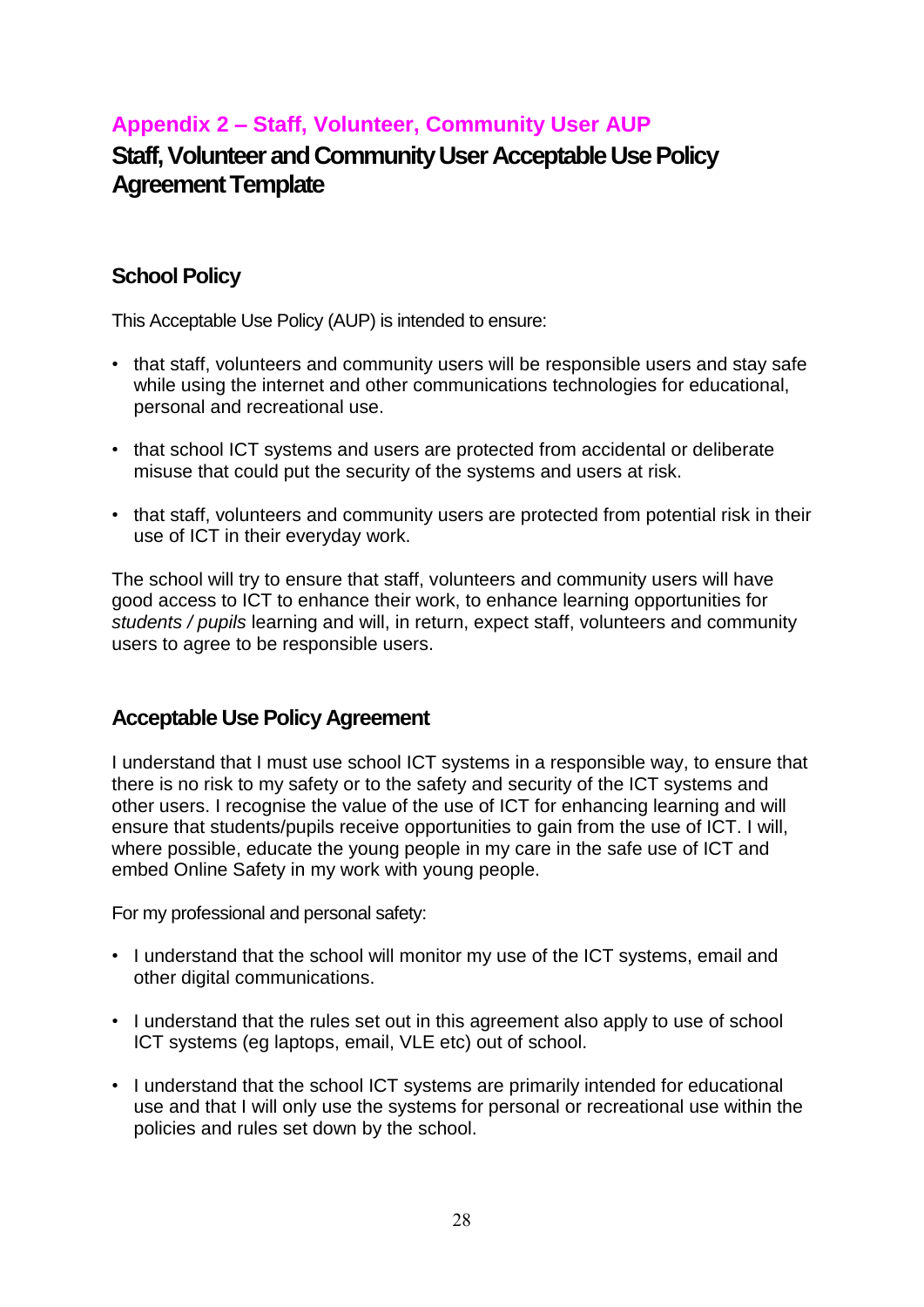- I will not disclose my username or password to anyone else, nor will I try to use any other person's username and password.
- I will immediately report any illegal, inappropriate or harmful material or incident I become aware of, to the appropriate person.

I will be professional in my communications and actions when using school ICT systems:

- I will not access, copy, remove or otherwise alter any other user's files, without their express permission.
- I will communicate with others in a professional manner, I will not use aggressive or inappropriate language and I appreciate that others may have different opinions.
- I will ensure that when I take and/or publish images of others I will do so with their permission and in accordance with the school's policy on the use of digital/video images. I will not use my personal equipment to record these images, unless I have permission to do so. Where these images are published (eg on the school website / VLE) it will not be possible to identify by name, or other personal information, those who are featured.
- I will not use chat and social networking sites in school in accordance with the school's policies.
- I will only communicate with students/pupils and parents/carers using official school systems. Any such communication will be professional in tone and manner.
- I will not engage in any on-line activity that may compromise my professional responsibilities.

The school and the local authority have the responsibility to provide safe and secure access to technologies and ensure the smooth running of the school:

- When I use my personal hand held/external devices (PDAs/laptops/mobile phones/USB devices etc) in school, I will follow the rules set out in this agreement, in the same way as if I was using school equipment. I will also follow any additional rules in line with the School's Online Safety Policy set by the school about such use. I will ensure that any such devices are protected by up to date anti-virus software and are free from viruses.
- I will not use personal email addresses on the school ICT systems.
- I will not open any attachments to emails, unless the source is known and trusted, due to the risk of the attachment containing viruses or other harmful programmes.
- I will ensure that my data is regularly backed up, in accordance with relevant school policies.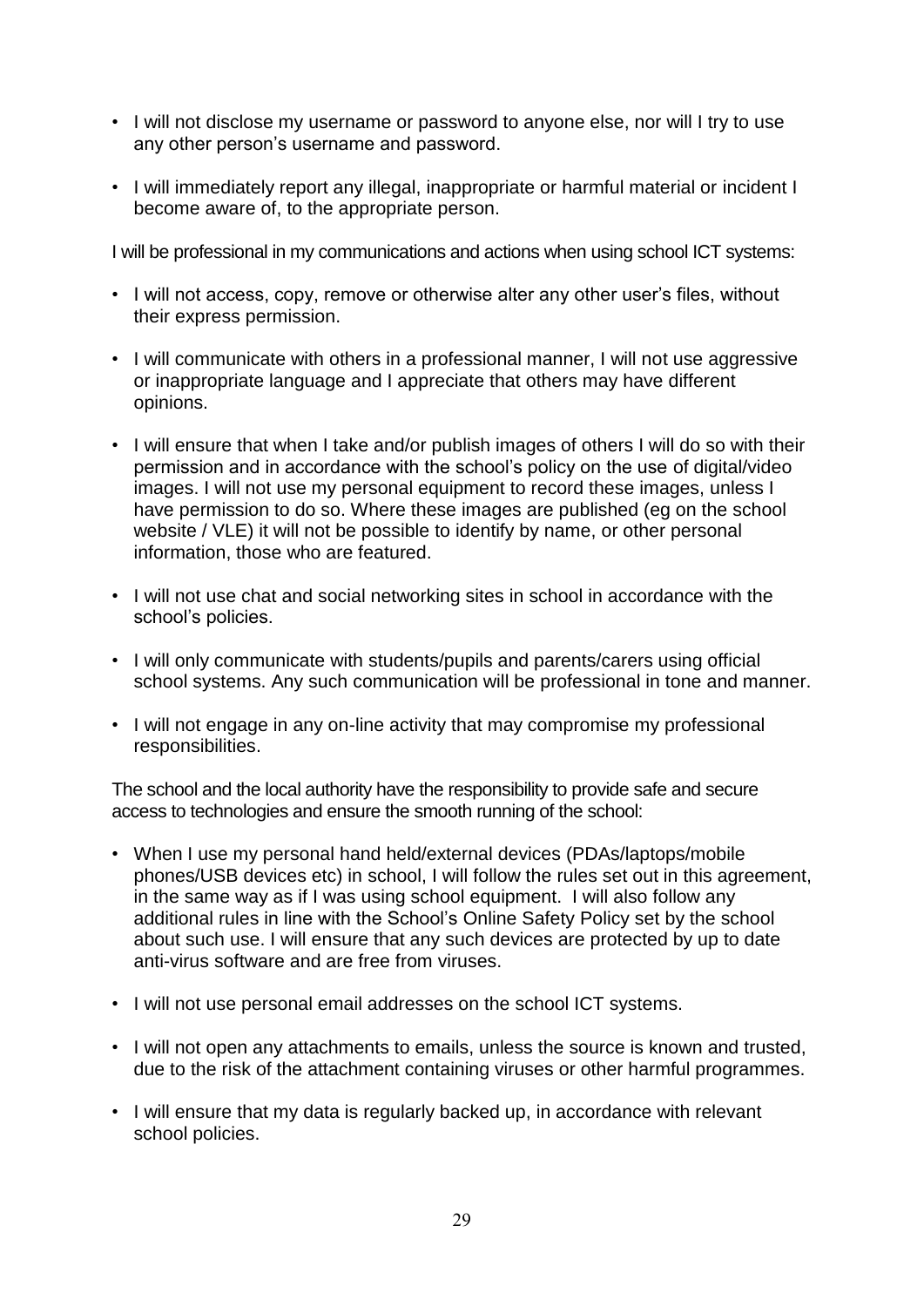- I will not try to upload, download or access any materials which are illegal (child sexual abuse images, criminally racist material, adult pornography covered by the Obscene Publications Act) or inappropriate or may cause harm or distress to others. I will not try to use any programmes or software that might allow me to bypass the filtering/security systems in place to prevent access to such materials.
- I will not try (unless I have permission) to make large downloads or uploads that might take up internet capacity and prevent other users from being able to carry out their work.
- I will not install or attempt to install programmes of any type on a machine, or store programmes on a computer, nor will I try to alter computer settings, unless this is allowed in school policies.
- I will not disable or cause any damage to school equipment, or the equipment belonging to others.
- I will only transport, hold, disclose or share personal information about myself or others, as outlined in the School/Local Authority Personal Data Policy. Where personal data is transferred outside the secure school network, it must be encrypted.
- I understand that data protection policy requires that any staff or student / pupil data to which I have access, will be kept private and confidential, except when it is deemed necessary that I am required by law or by school policy to disclose such information to an appropriate authority.
- I will immediately report any damage or faults involving equipment or software, however this may have happened.

When using the internet in my professional capacity or for school sanctioned personal use:

- I will ensure that I have permission to use the original work of others in my own work.
- Where work is protected by copyright, I will not download or distribute copies (including music and videos).

### **Acceptable use Policy for all staff, volunteers and community users**

### **Mobile Phones and cameras**

Photographs

Any photographs taken in school should be taken with a school camera or ipad. Each class has its own camera in the office.

All photographs must be downloaded and printed in school.

Under no circumstances should staff take photographs with own mobile phone or camera.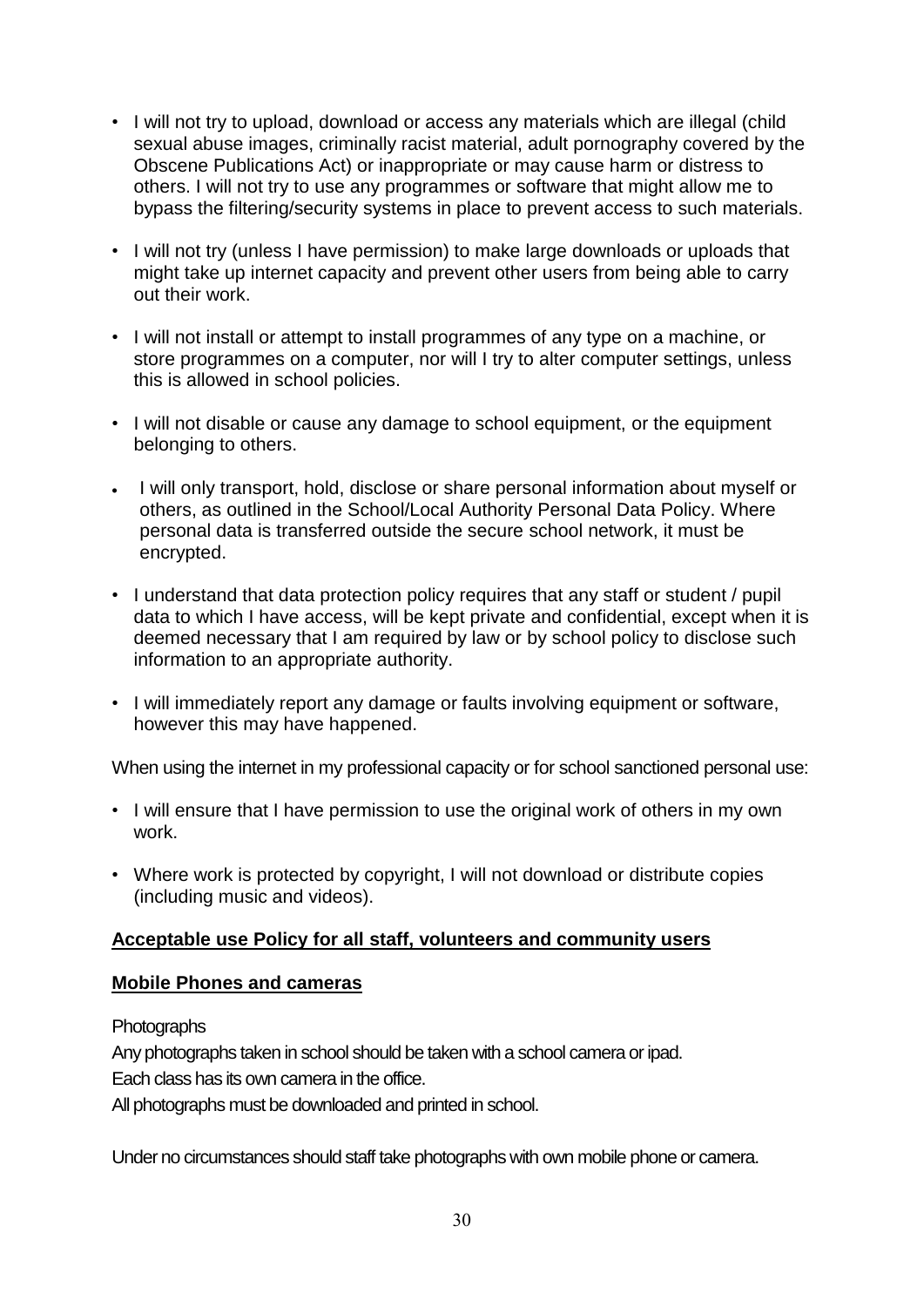Mobile phone use

Mobile phones should be turned off in school. Staff can access messages etc at lunch break in the staff room.

In case of exceptional circumstances for example... Waiting for medical results, with permission from head or deputy staff may have phones turned on during the day.

### **Staff, Volunteer and Community User Acceptable Use Agreement Form**

This form relates to the student/pupil Acceptable Use Policy (AUP), to which it is attached.

I understand that I am responsible for my actions in and out of school:

- I understand that this Acceptable Use Policy applies not only to my work and use of school ICT equipment in school, but also applies to my use of school ICT systems and equipment out of school and my use of personal equipment in school or in situations related to my employment by the school.
- I understand that if I fail to comply with this Acceptable Use Policy Agreement, I could be subject to disciplinary action. This could include a warning, a suspension, referral to Governors and/or the Local Authority and in the event of illegal activities the involvement of the police
- **I have read and understood the School's Online SafetyPolicy**

I have read and understand the above and agree to use the school ICT systems (both in and out of school) and my own devices (in school and when carrying out communications related to the school) within these guidelines.

| Name     |  |
|----------|--|
| Position |  |
| Signed   |  |
| Date     |  |